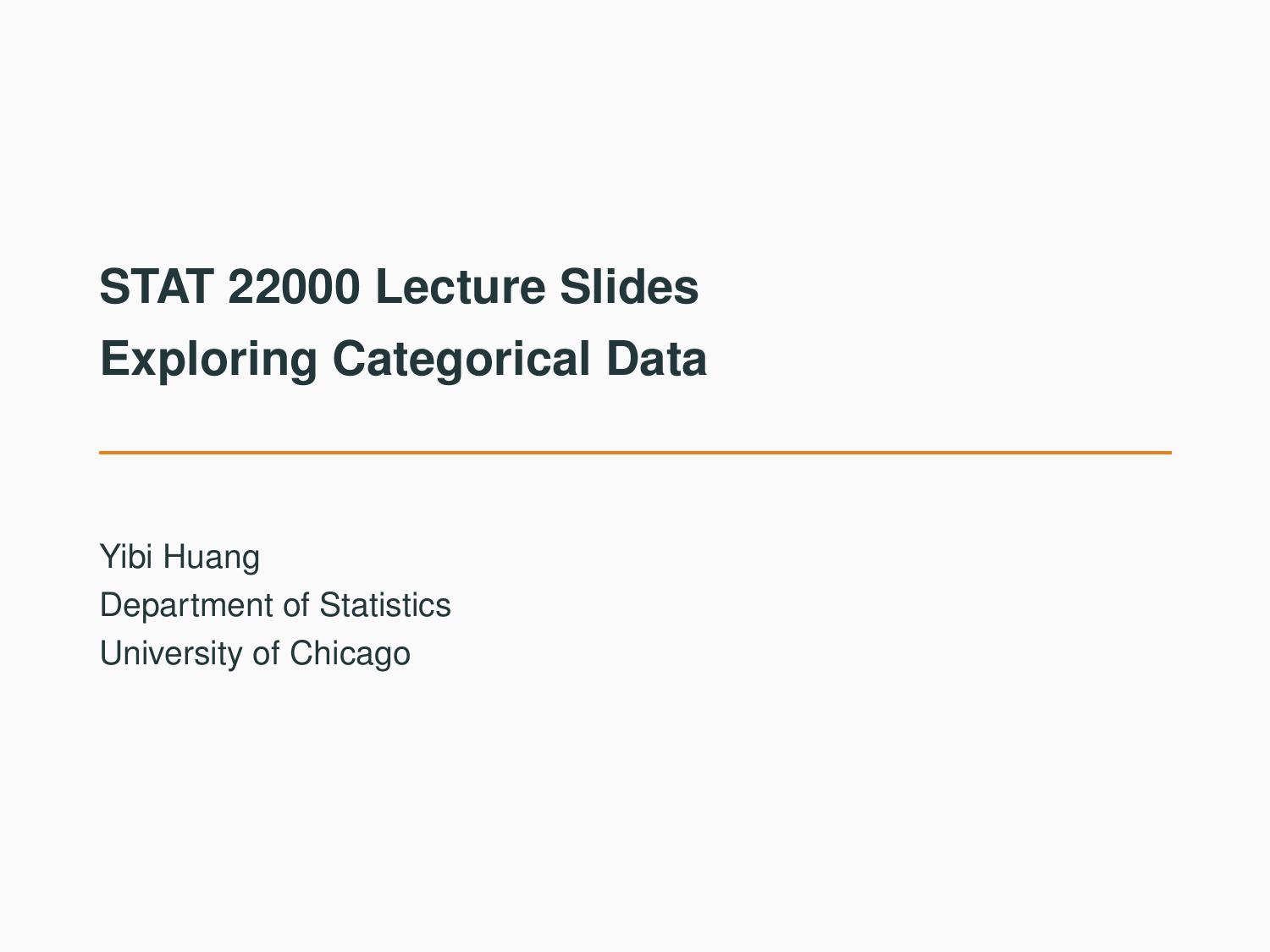This set of slides cover Section 1.7 in the text.

- Ways to summarize of a single categorical variable
	- Frequency tables
	- Barplots, pie charts
- Ways to summarize of relationships between two categorical variables
	- two-way contingency tables
	- segmented barplots, standardized segmented barplots, mosaic plot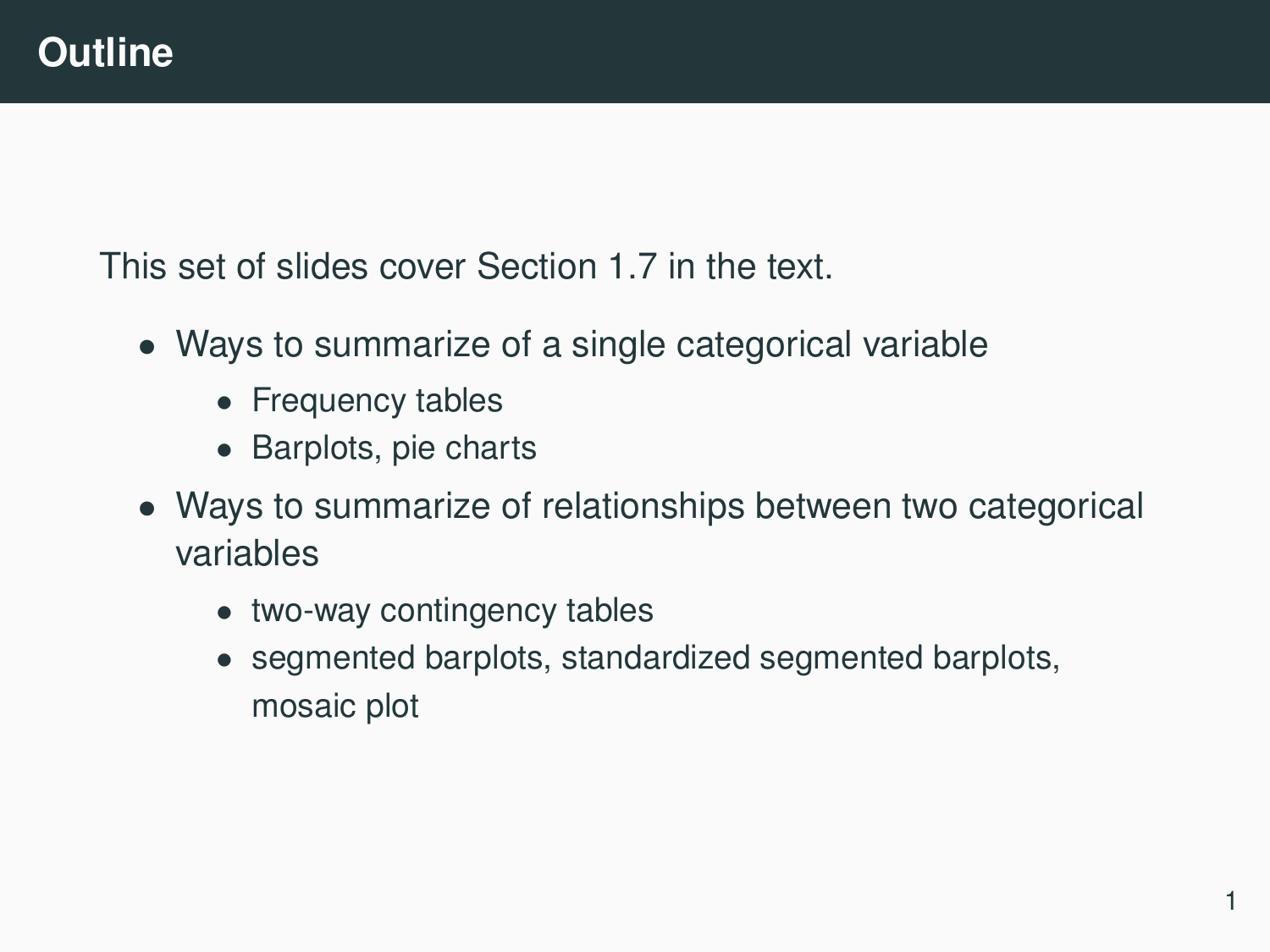# <span id="page-2-0"></span>**[Bar Graphs and Pie Charts](#page-2-0)**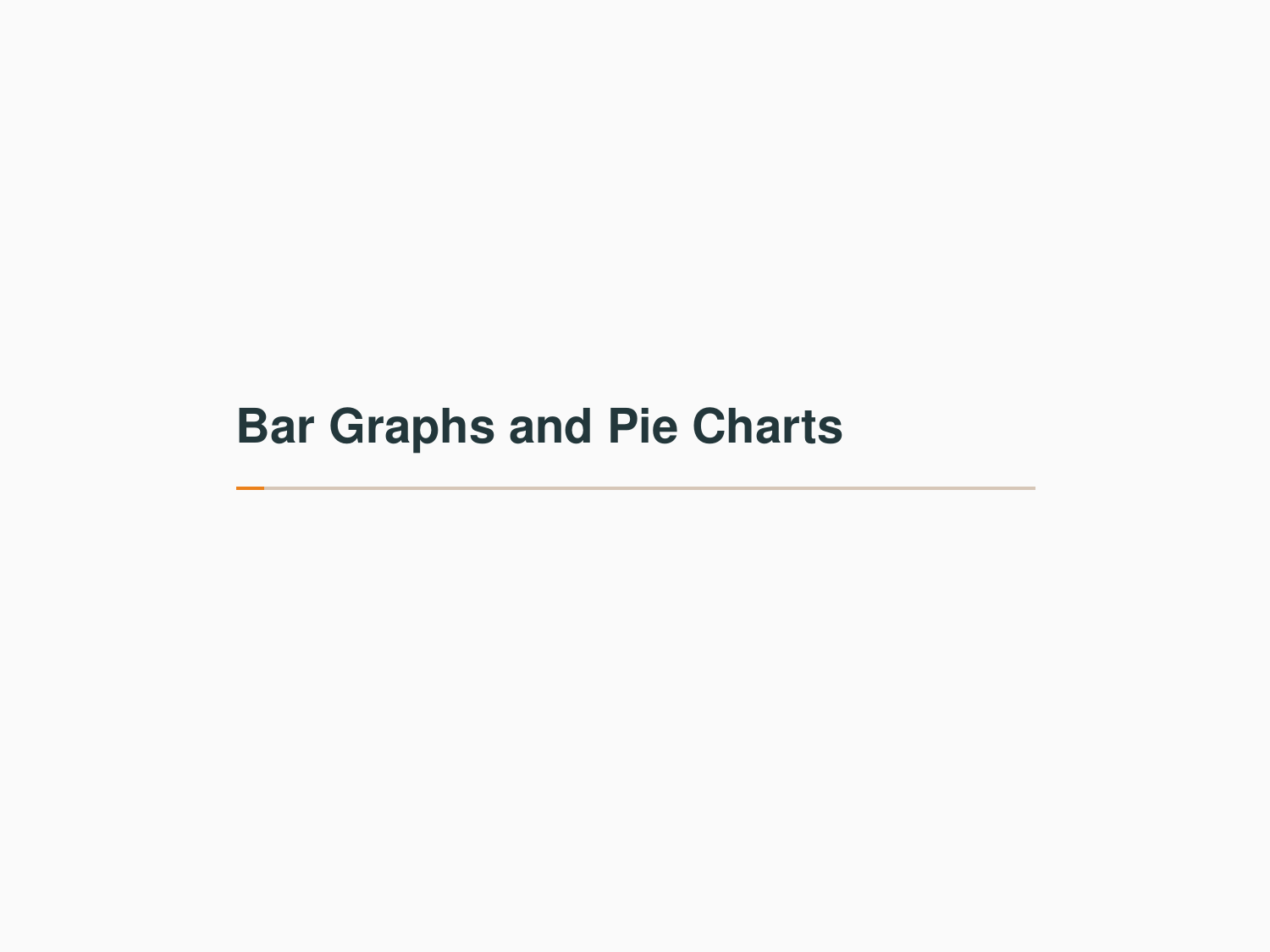A categorical variable is summarized by a table showing the count or the percentage of cases in each category, and is often displayed by a bar plot or a pie chart.

Ex: Passengers on Titanic

| Class | Freq | Percent |
|-------|------|---------|
| 1st   | 325  | 14.8%   |
| 2nd   | 285  | 12.9%   |
| 3rd   | 706  | 32.1%   |
| Crew  | 885  | 40.2%   |
| Total | 2201 | 100%    |



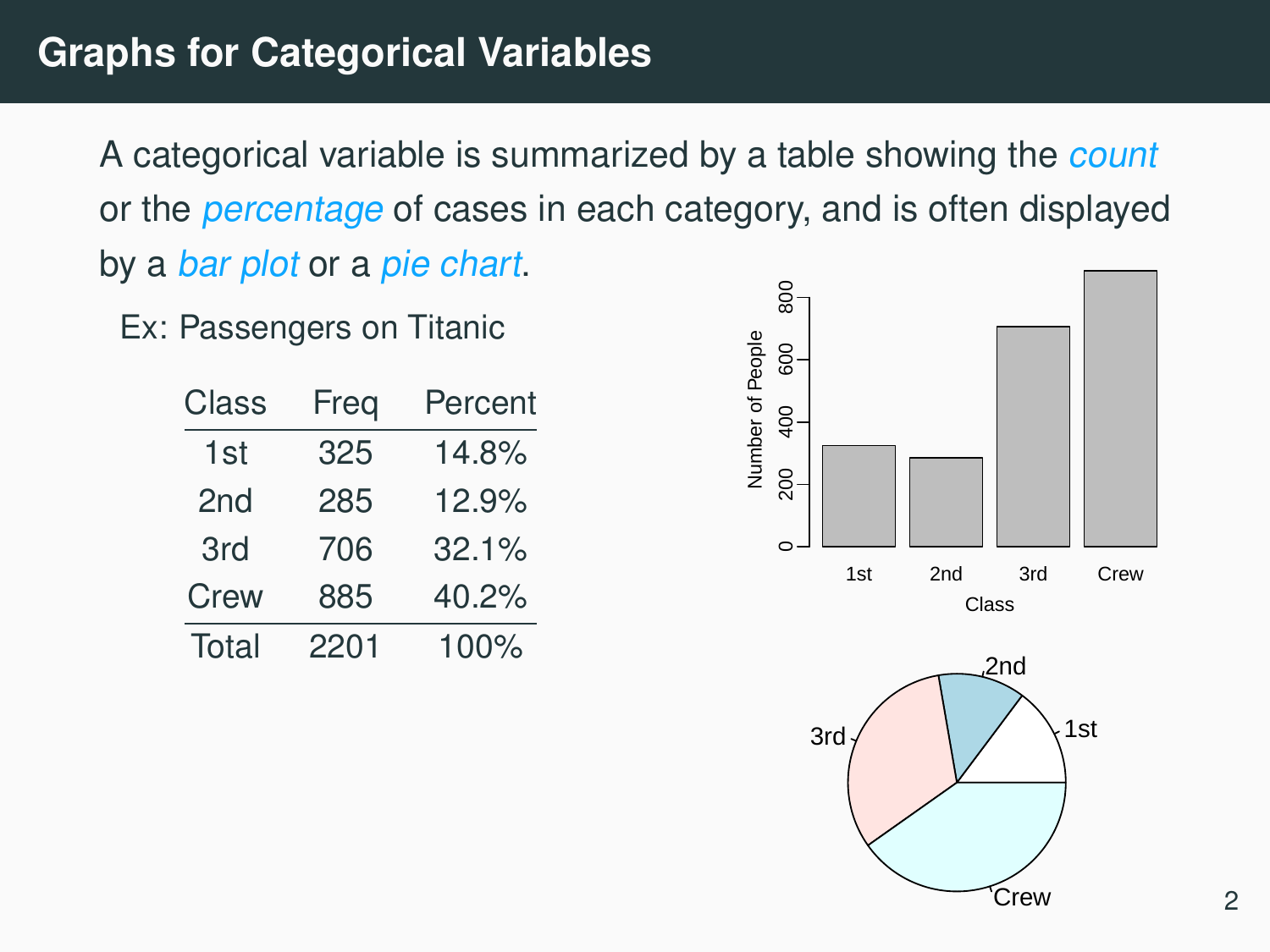A bar plot is a common way to display a single categorical variable. A bar plot where proportions instead of frequencies are shown is called a relative frequency bar plot.

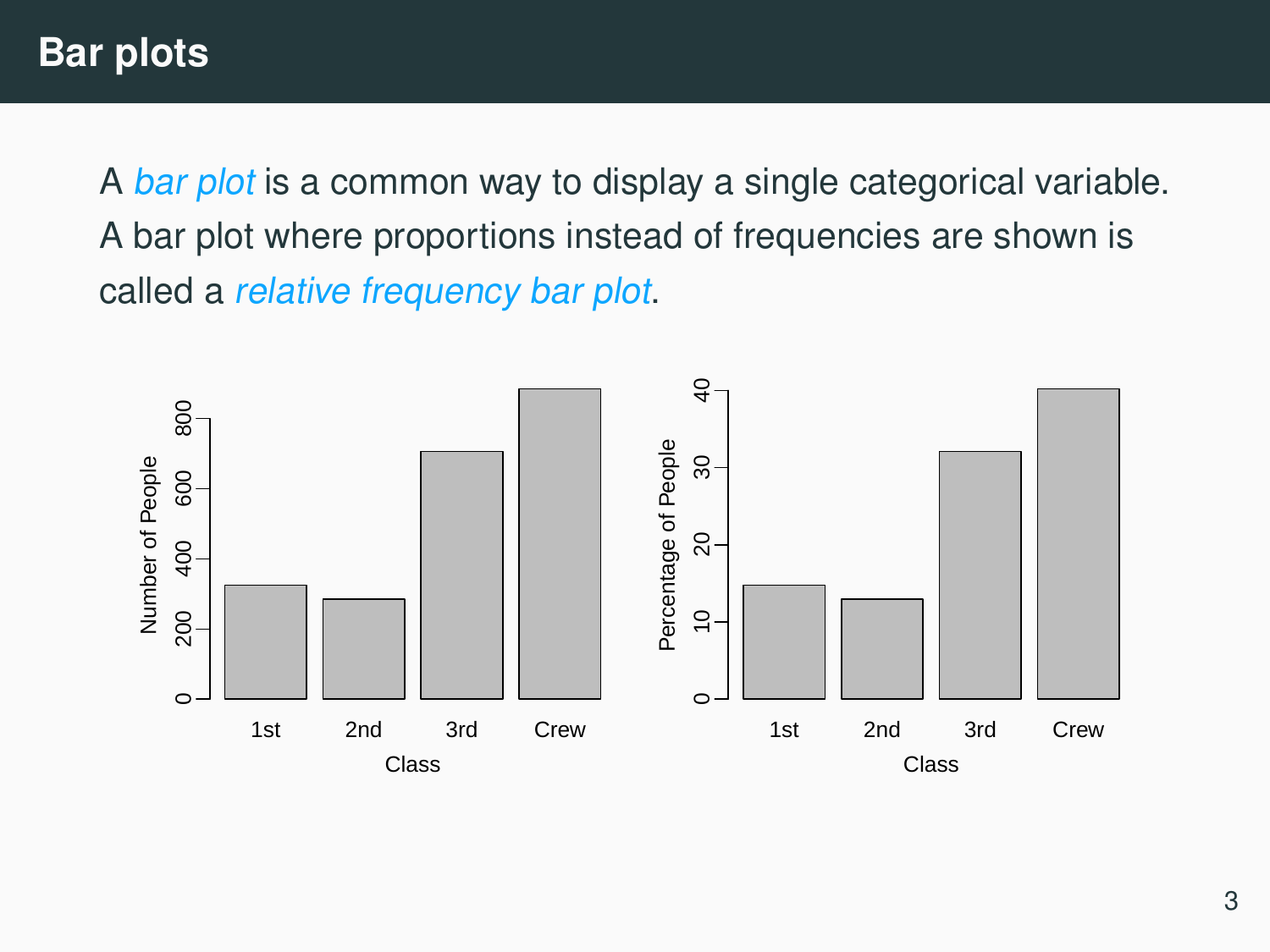- Bar plots are used for displaying distributions of categorical variables, while histograms are used for numerical variables.
- The horizontal axis in a histogram is a number line, hence the order of the bars cannot be changed, while in a bar plot the categories can be listed in any order (though some orderings make more sense than others, especially for ordinal variables.)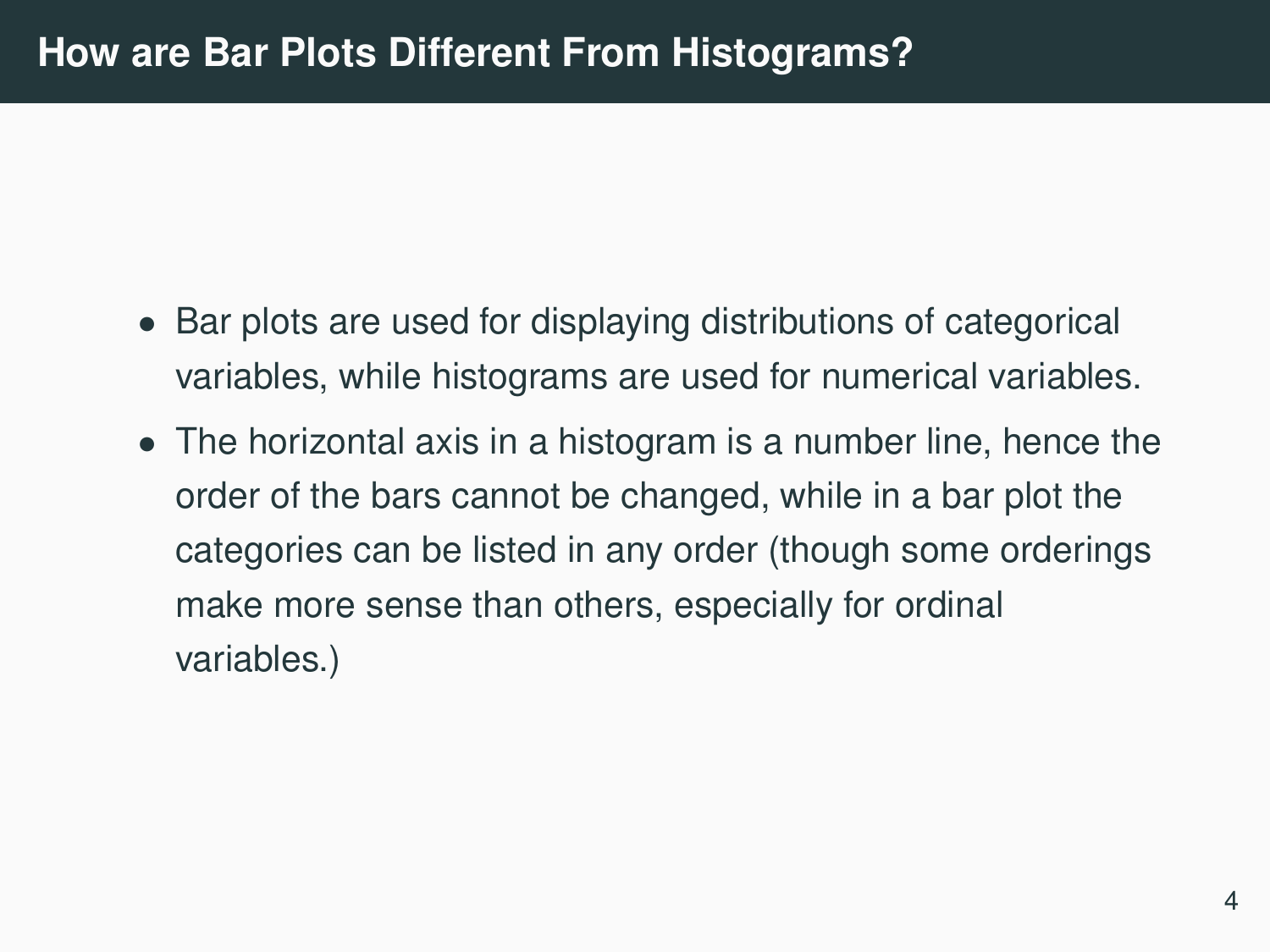In a pie chart, the **areas** of slices represents the **percentages** of categories. However, it is generally more difficult to compare group sizes in a pie chart than in a bar plot, especially when categories have nearly identical counts or proportions



Without looking at the counts, can you tell which class have fewest people from the pie?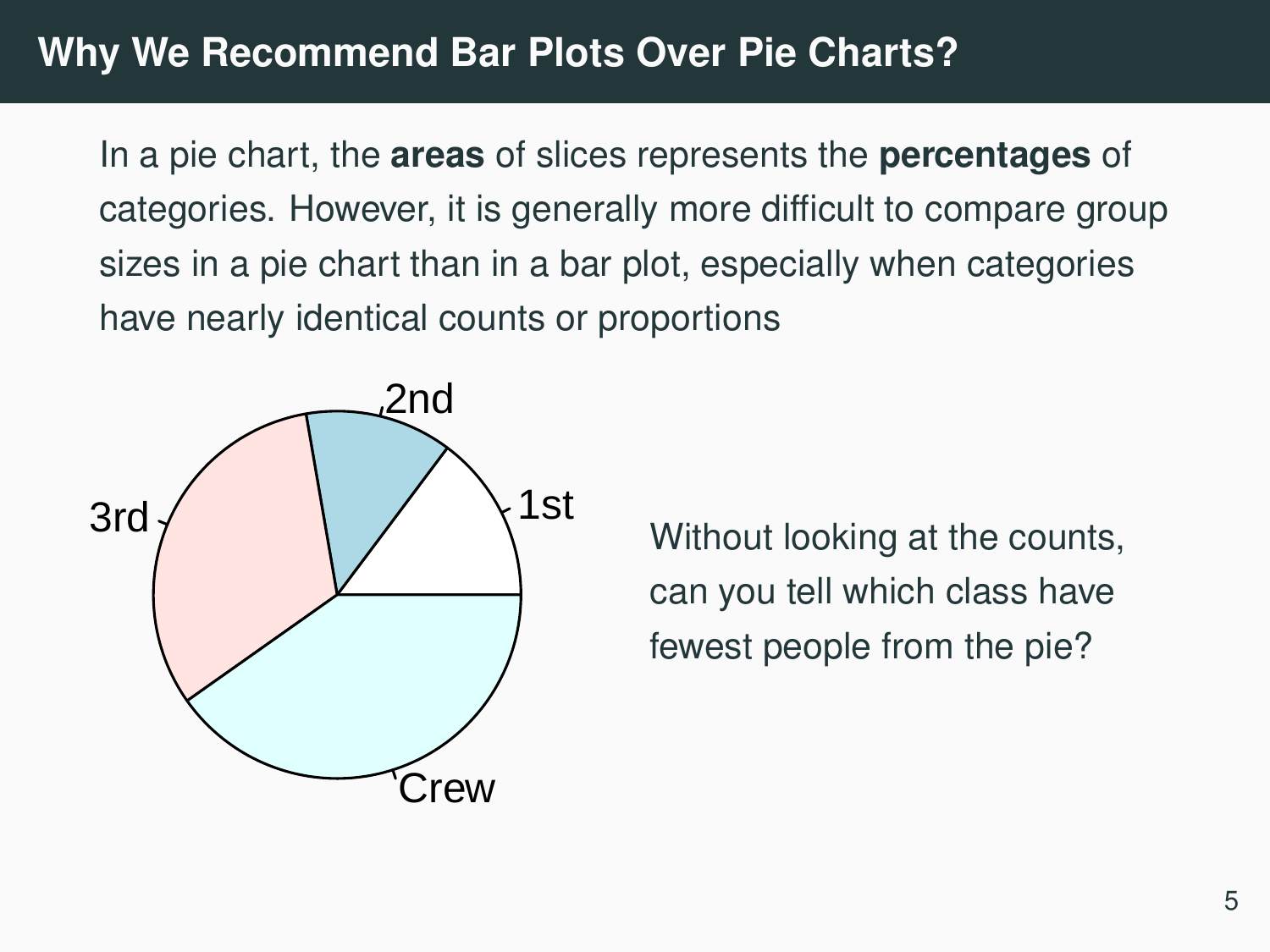It's much easier to make a wrong pie chart than a wrong bar plot. In a pie chart, the categories must make up a **whole**. There is no such restriction for a bar plot.

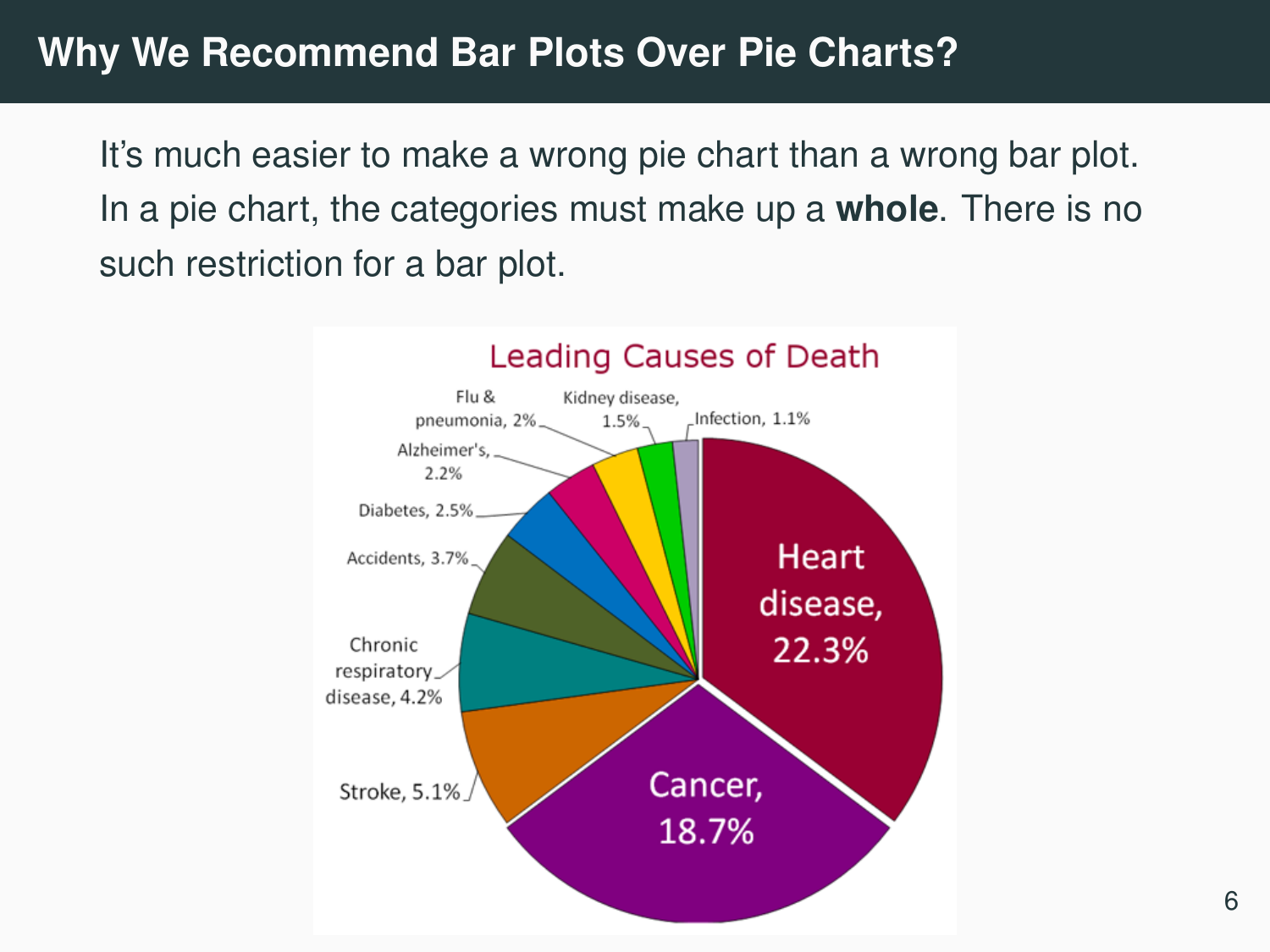#### **Another Wrong Pie Chart**



[http:// www.youtube.com/ watch?v=-rbyhj8uTT8](http://www.youtube.com/watch?v=-rbyhj8uTT8)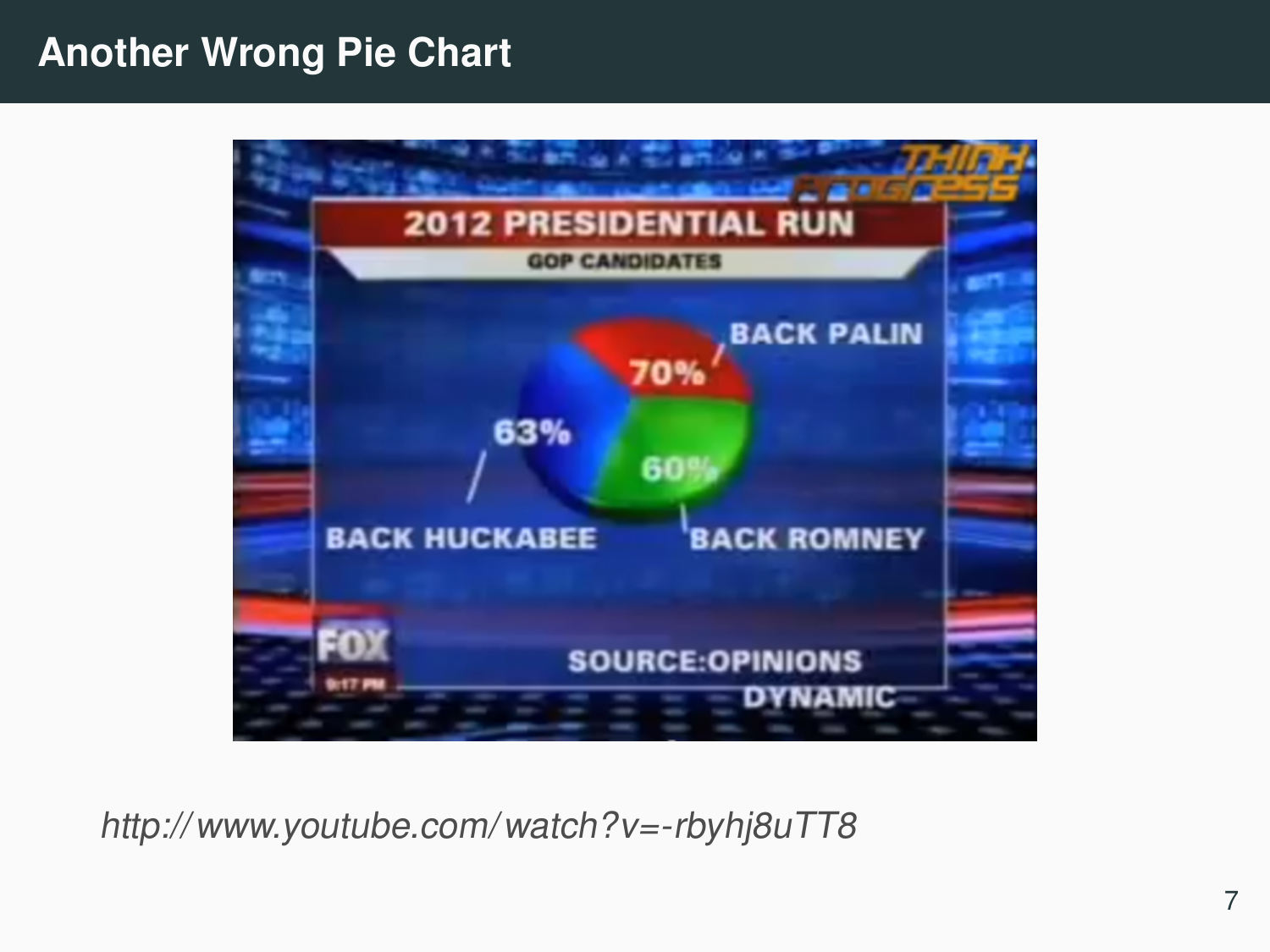# <span id="page-9-0"></span>**[Two-Way Contingency Tables](#page-9-0)**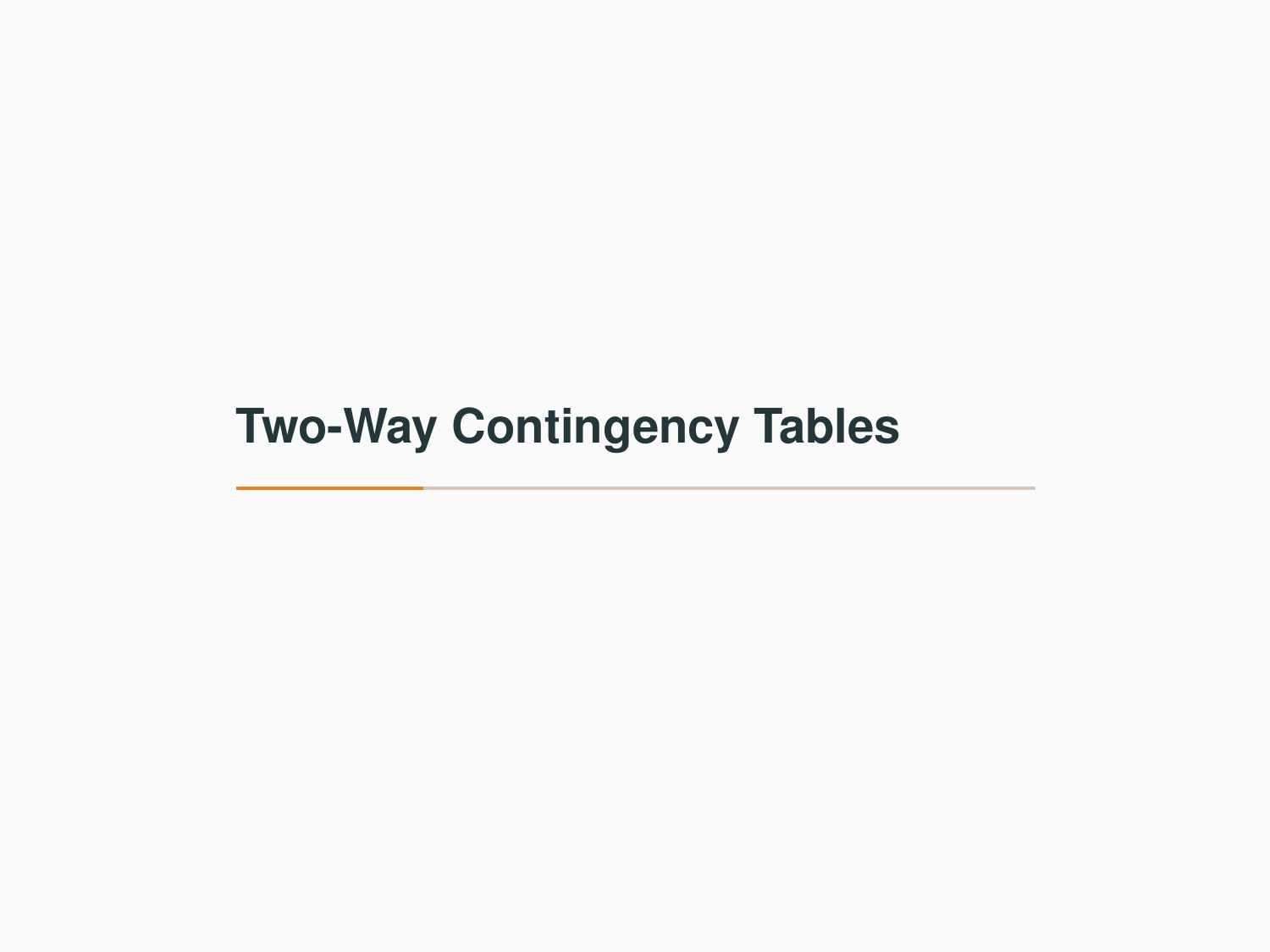## **Two-Way Contingency Tables**

A table that summarizes data for two categorical variables is called a contingency table.

E.g., breakdown of people on Titanic by class and survival status

|       |      | Died | Survived | Total |
|-------|------|------|----------|-------|
|       | 1st  | 122  | 203      | 325   |
| Class | 2nd  | 167  | 118      | 285   |
|       | 3rd  | 528  | 178      | 706   |
|       | Crew | 673  | 212      | 885   |
|       | Sum  | 1490 | 711      | 2201  |

The marginal totals give the distributions of the two variables, e.g.,

- overall, 1490 died and 711 survived
- there were 325, 285, and 706 passengers in the 1st, 2nd and 3rd classes, and 885 crew members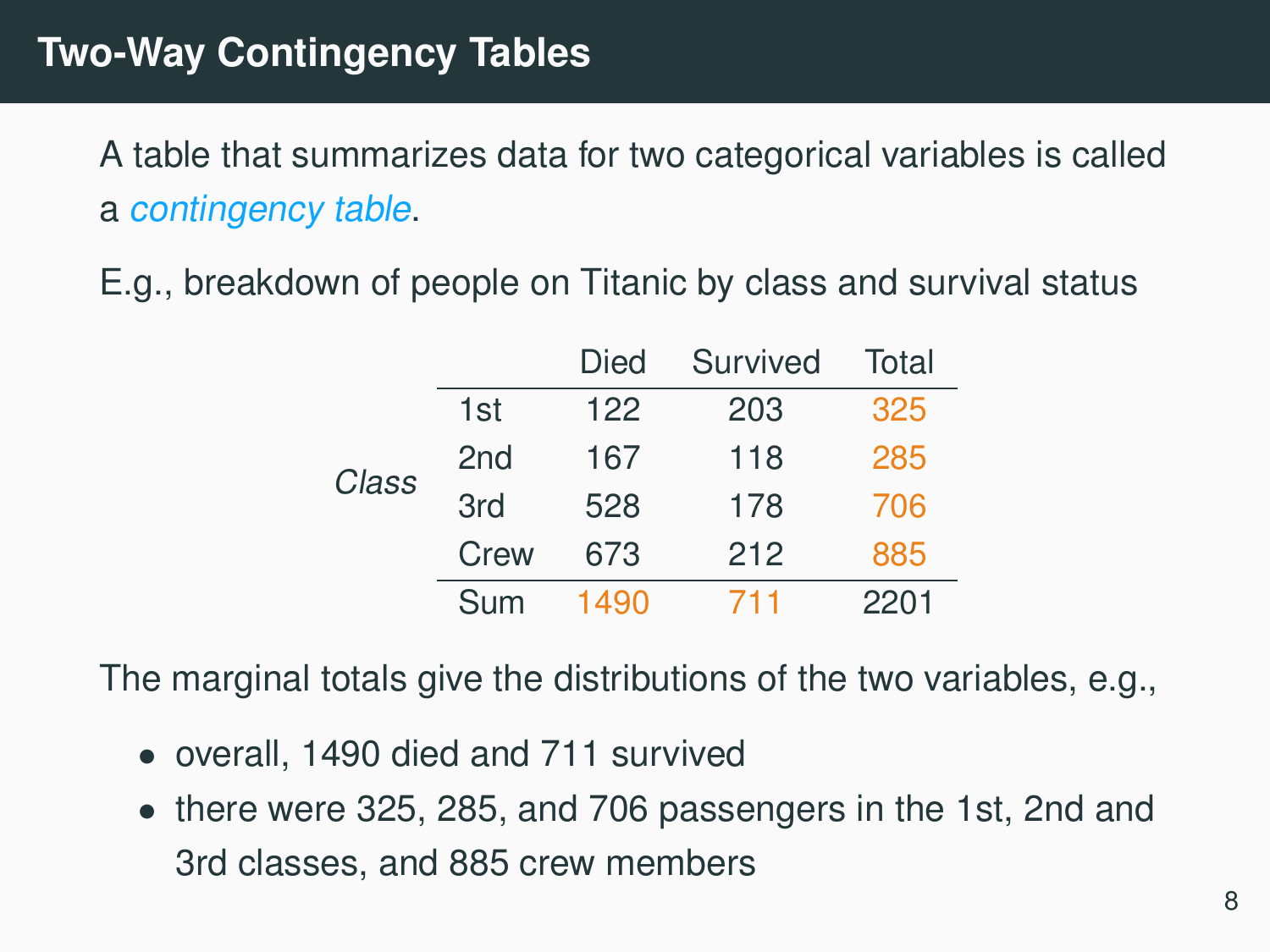# **Overall Proportions**

Dividing the cell counts in a contingency table by the overall total, we get the proportions of observations in the combinations of the two variables.

|       |                 | Survived                 |                         |                         |
|-------|-----------------|--------------------------|-------------------------|-------------------------|
|       |                 | No.                      | Yes                     | Total                   |
|       | 1st             | $122/2201 \approx 0.06$  | 203/2201 $\approx 0.09$ | $325/2201 \approx 0.15$ |
| Class | 2 <sub>nd</sub> | $167/2201 \approx 0.08$  | 118/2201 $\approx 0.05$ | 285/2201 $\approx$ 0.13 |
|       | 3rd             | $528/2201 \approx 0.24$  | $178/2201 \approx 0.08$ | 706/2201 $\approx$ 0.32 |
|       | Crew            | 673/2201 $\approx 0.31$  | 212/2201 $\approx 0.10$ | 885/2201 $\approx 0.40$ |
|       | Sum             | 1490/2201 $\approx$ 0.68 | 711/2201 $\approx$ 0.32 |                         |
|       |                 |                          |                         |                         |

#### e.g., of people on Titanic

- 122/2201  $\approx$  6% were in the 1st class and died in the disaster
- 212/2201  $\approx$  10% were survived crew members

Note the marginal totals give the distributions of the two variables, e.g.,

• Overall, 711/2201  $\approx$  32% of the people survived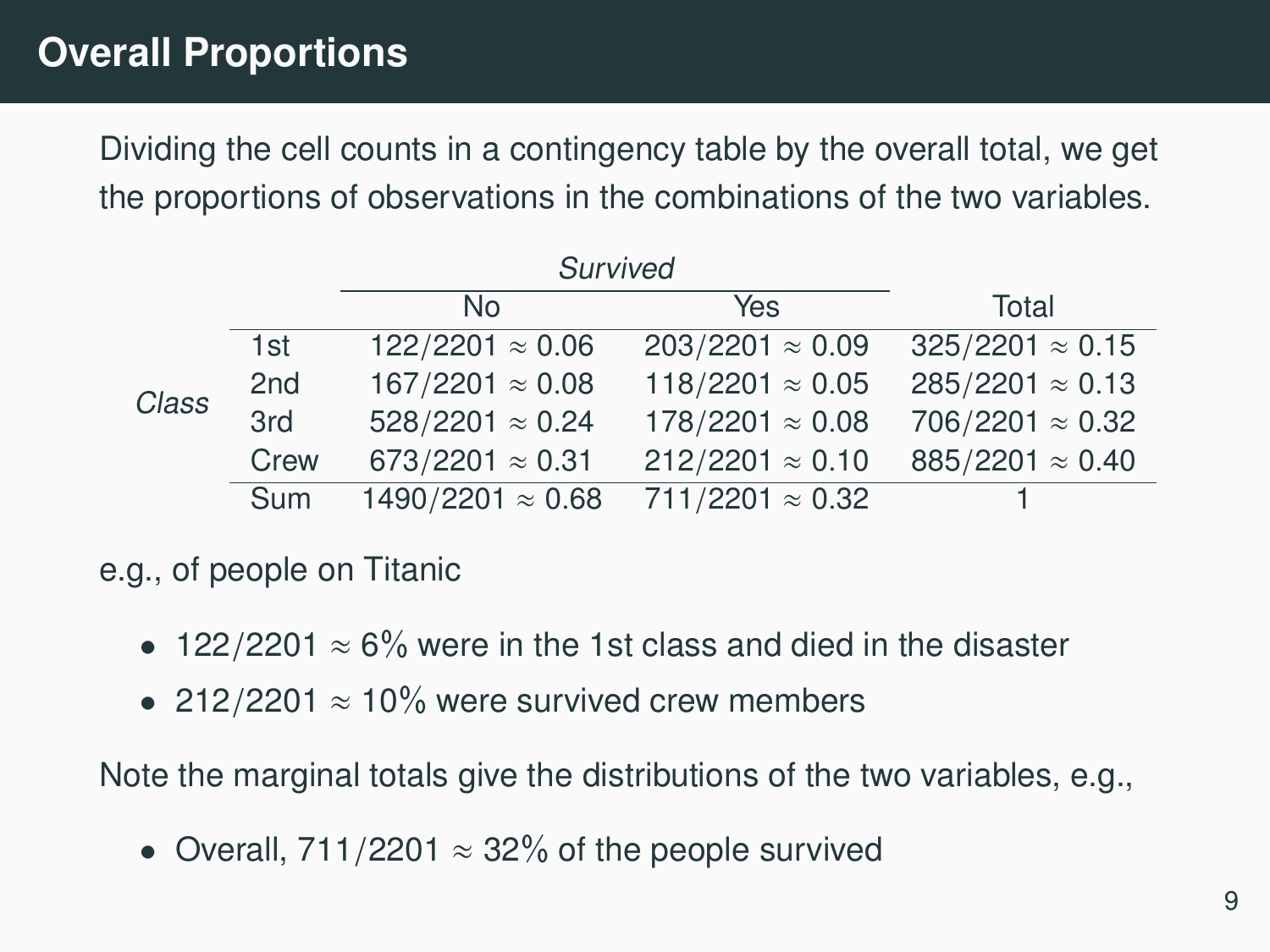The row proportions (cell counts divided by the corresponding row totals) give the proportion of people survived in the four classes.

|       |                 | Survived               |                                               |       |
|-------|-----------------|------------------------|-----------------------------------------------|-------|
|       |                 | No                     | Yes                                           | Total |
|       | 1st             | $122/325 \approx 0.38$ | $203/325 \approx 0.62$                        |       |
| Class | 2 <sub>nd</sub> | $167/285 \approx 0.59$ | $118/285 \approx 0.41$                        |       |
|       | 3rd             | $528/706 \approx 0.75$ | $178/706 \approx 0.25$                        | 1     |
|       | Crew            |                        | $673/885 \approx 0.76$ 212/885 $\approx 0.24$ |       |
|       |                 |                        |                                               |       |

e.g.,

- 203/325  $\approx$  62% of people in the 1st class survived.
- 178/706  $\approx$  25% of people in the 3rd class survived.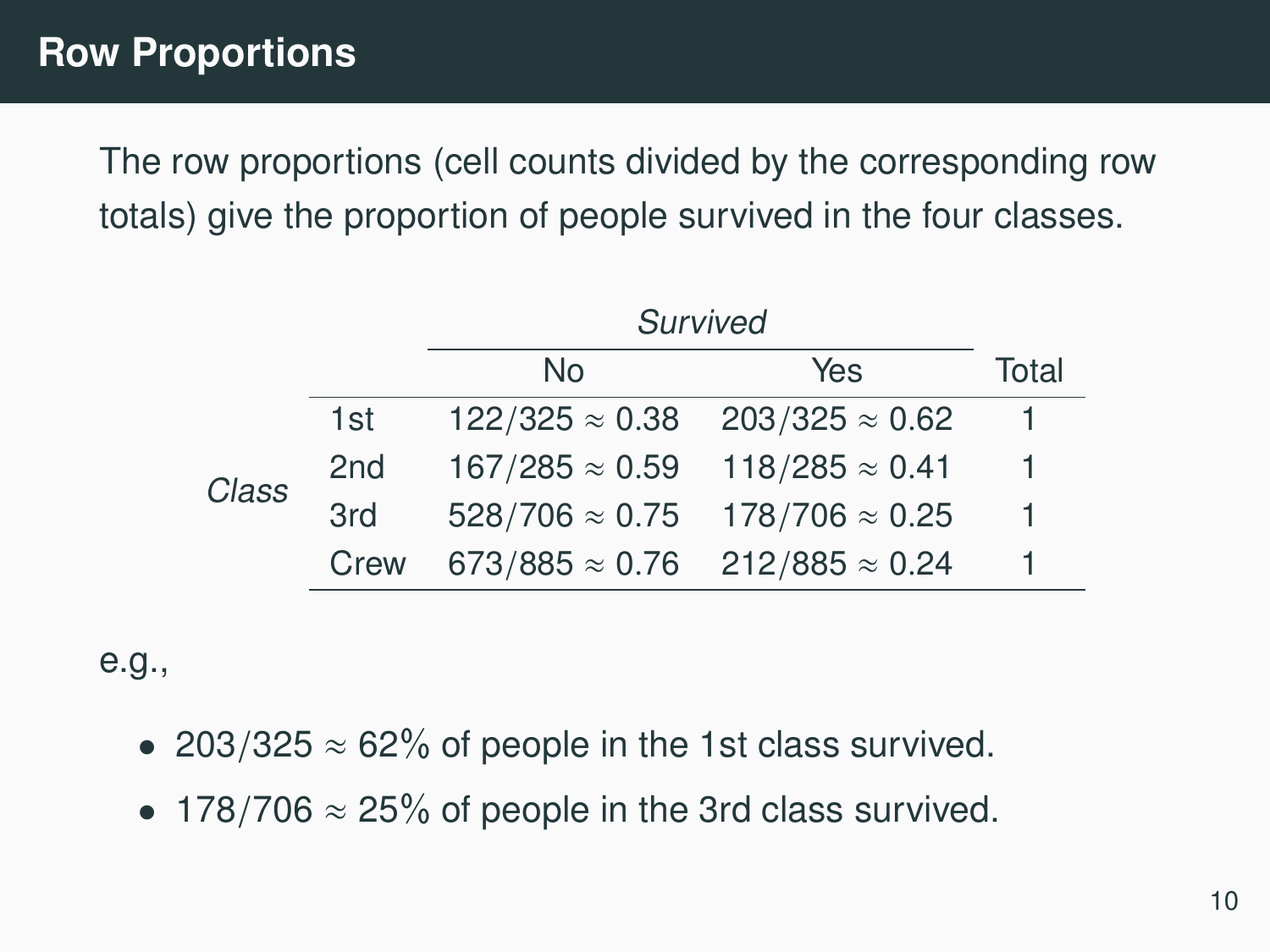The column proportions (dividing cell counts by the corresponding column totals) give the proportion of people survived in each of the four classes.

|       |      | Survived                |                        |  |
|-------|------|-------------------------|------------------------|--|
|       |      | No                      | Yes                    |  |
|       | 1st  | $122/1490 \approx 0.08$ | $203/711 \approx 0.29$ |  |
| Class | 2nd  | $167/1490 \approx 0.11$ | $118/711 \approx 0.17$ |  |
|       | 3rd  | $528/1490 \approx 0.35$ | $178/711 \approx 0.25$ |  |
|       | Crew | 673/1490 $\approx 0.45$ | $212/711 \approx 0.30$ |  |
|       | Sum  |                         |                        |  |

- Among those who survived, 203/711  $\approx$  29% were in the 1st class.
- Among those who died, 673/1490  $\approx$  45% were crew members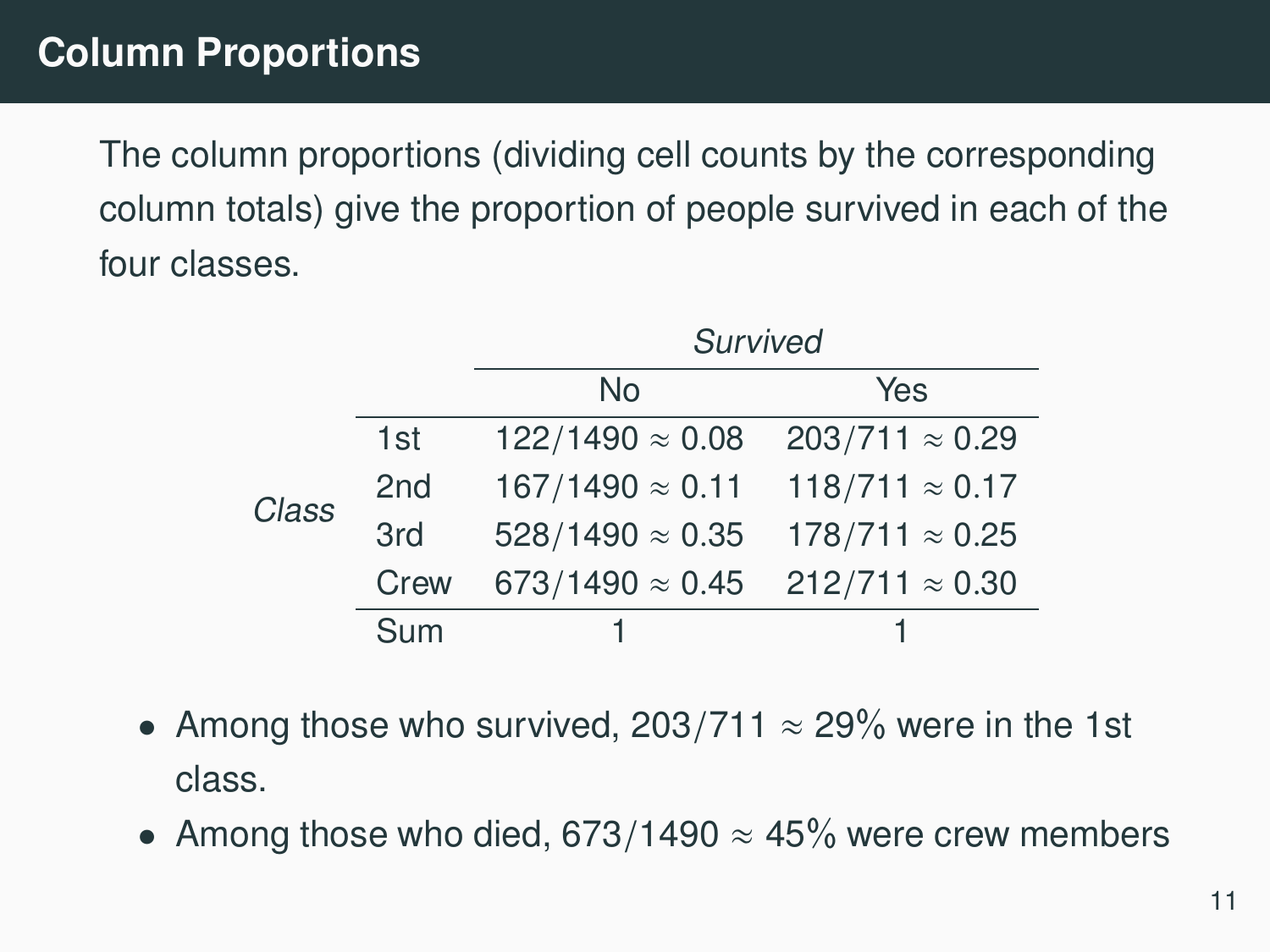If the row proportions do not change from row to row, we say the two categorical variables are *independent*. Otherwise, we say they are associated.

E.g., if the survival rates do not change from class to class, we say 'survival' is independent of 'class'. In the Titanic data, the survival of passengers is associated with the class they were in because the survival rates differ substantially from class to class.

We can also define two categorical variables to be independent if the column proportions do not vary from column to column since the two conditions are equivalent (why?)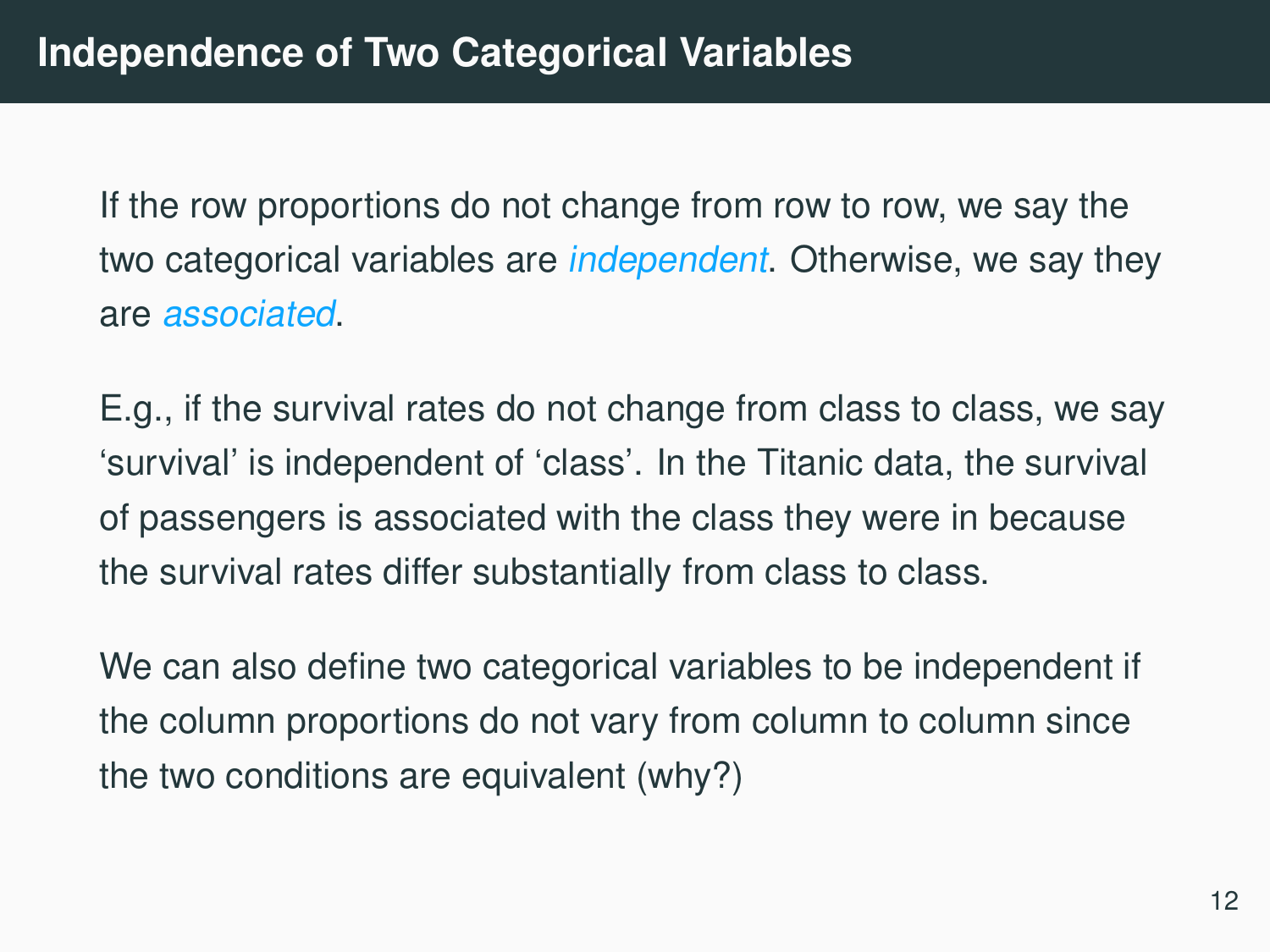The table below shows the breakdown of cases of injuries in the U.S in a certain year. by circumstance and gender<sup>1</sup>. Counts are in millions.

|        | Circumstance |      |       |       |
|--------|--------------|------|-------|-------|
| Gender | Work         | Home | Other | Total |
| Male   | 8.0          | 9.8  | 17.8  | 35.6  |
| Female | 1.3          | 11.6 | 12.9  | 25.8  |
| Total  | 9.3          | 214  | 30.7  | 61.4  |

- What proportion of injury cases occurred at work?  $9.3/61.4 \approx 0.15$
- What proportion of injury cases occurred at work and on women? <sup>1</sup>.3/61.<sup>4</sup> <sup>≈</sup> <sup>0</sup>.<sup>02</sup>

<sup>1</sup> Source: Vital and Health Statistics published by the National Center for Health Statistics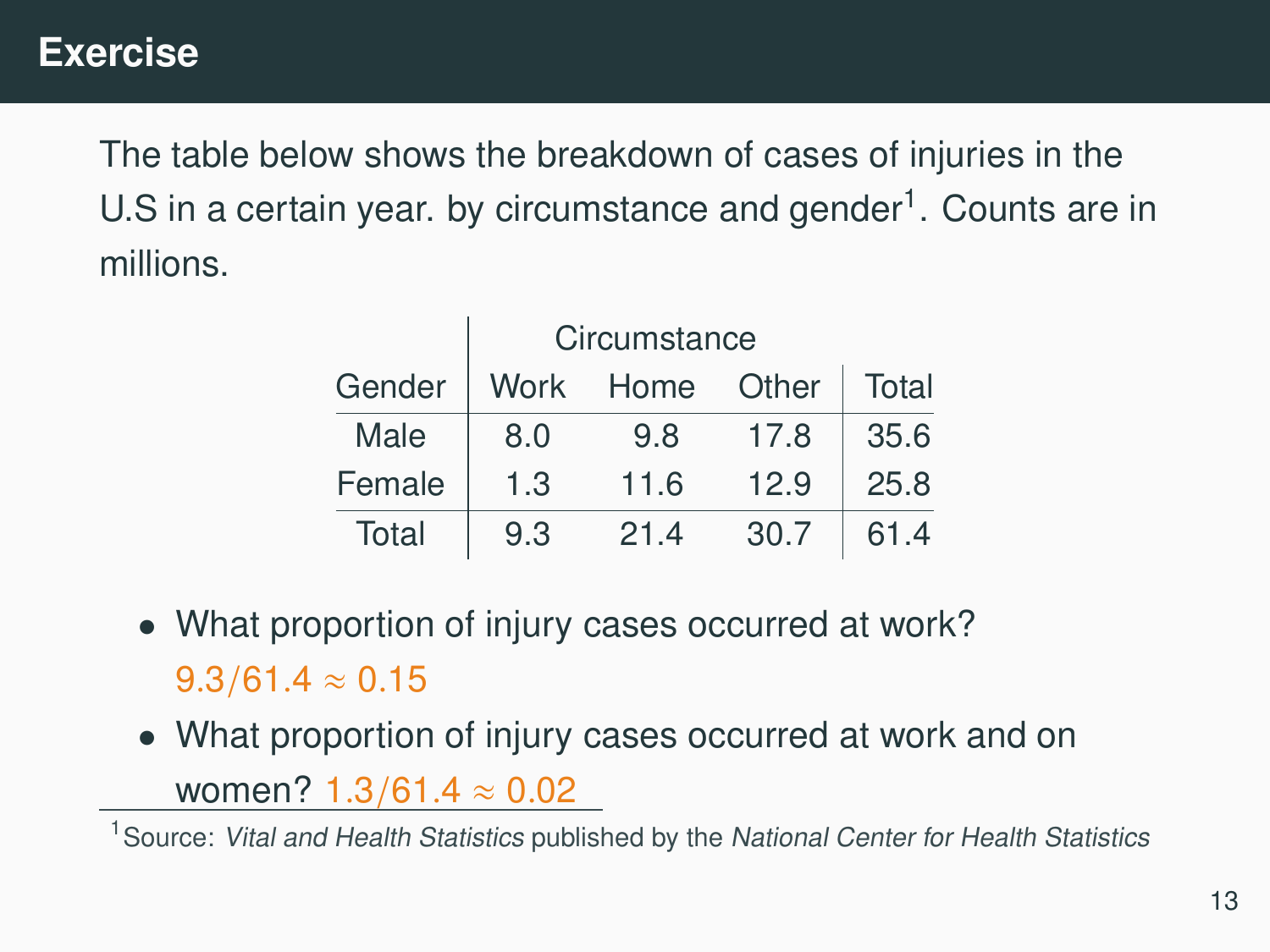| Circumstance |      |      |       |       |
|--------------|------|------|-------|-------|
| Gender       | Work | Home | Other | Total |
| Male         | 8.0  | 9.8  | 17.8  | 35.6  |
| Female       | 1.3  | 11.6 | 12.9  | 25.8  |
| Total        | 9.3  | 21.4 | 30.7  | 61.4  |

- Among all injury cases occurred on women, what proportion occurred at work?  $1.3/25.8 \approx 0.05$
- Among all injury cases occurred at work, what proportion occurred on women?  $1.3/9.3 \approx 0.14$
- Is the circumstance of injury cases independent of the gender of the victims? No, only 5% of injury cases on women occurred at work, compared with 8.0/36.5  $\approx$  22% of cases on men occurred at work.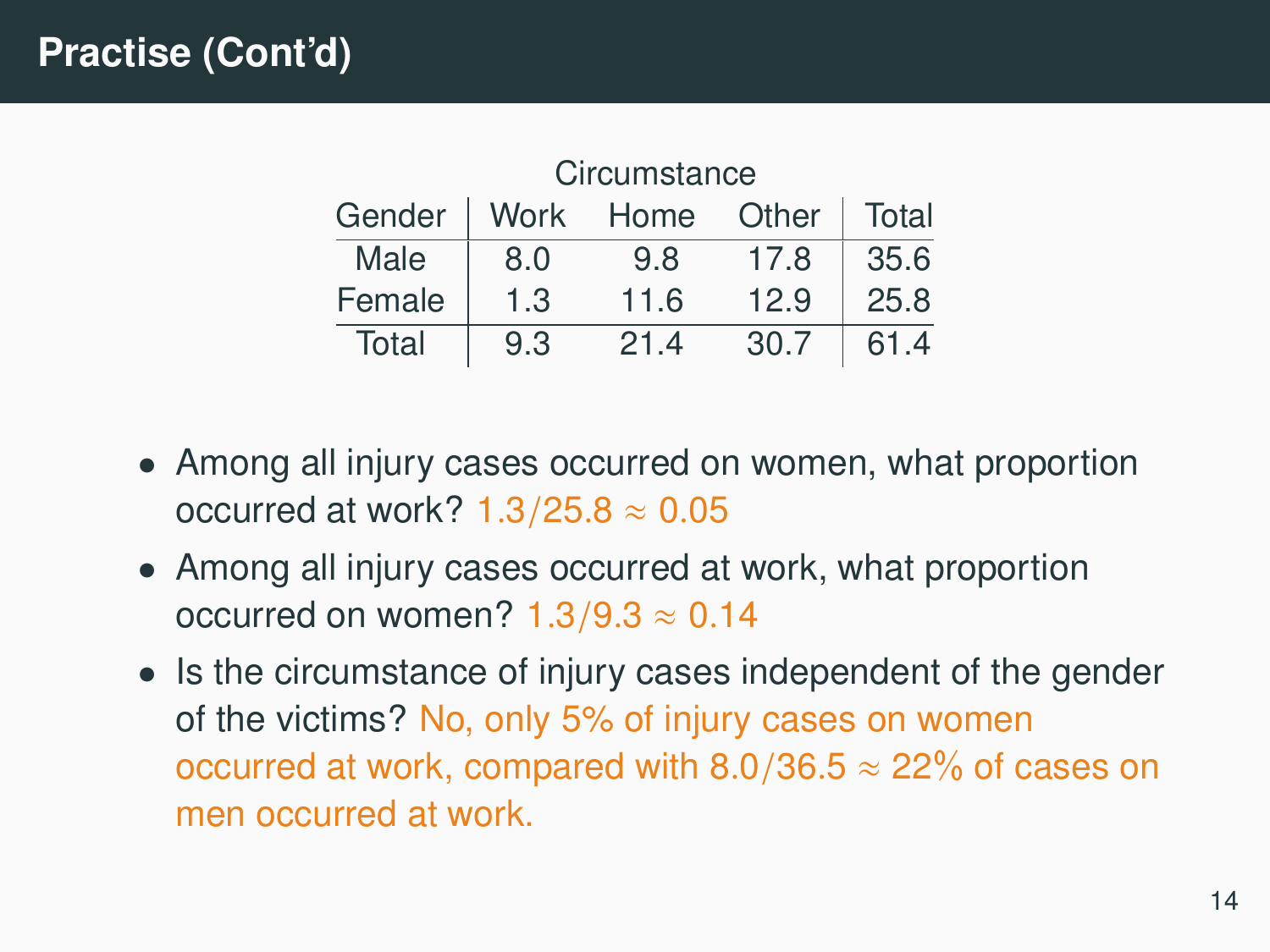# <span id="page-17-0"></span>**[Segmented Bar and Mosaic Plots](#page-17-0)**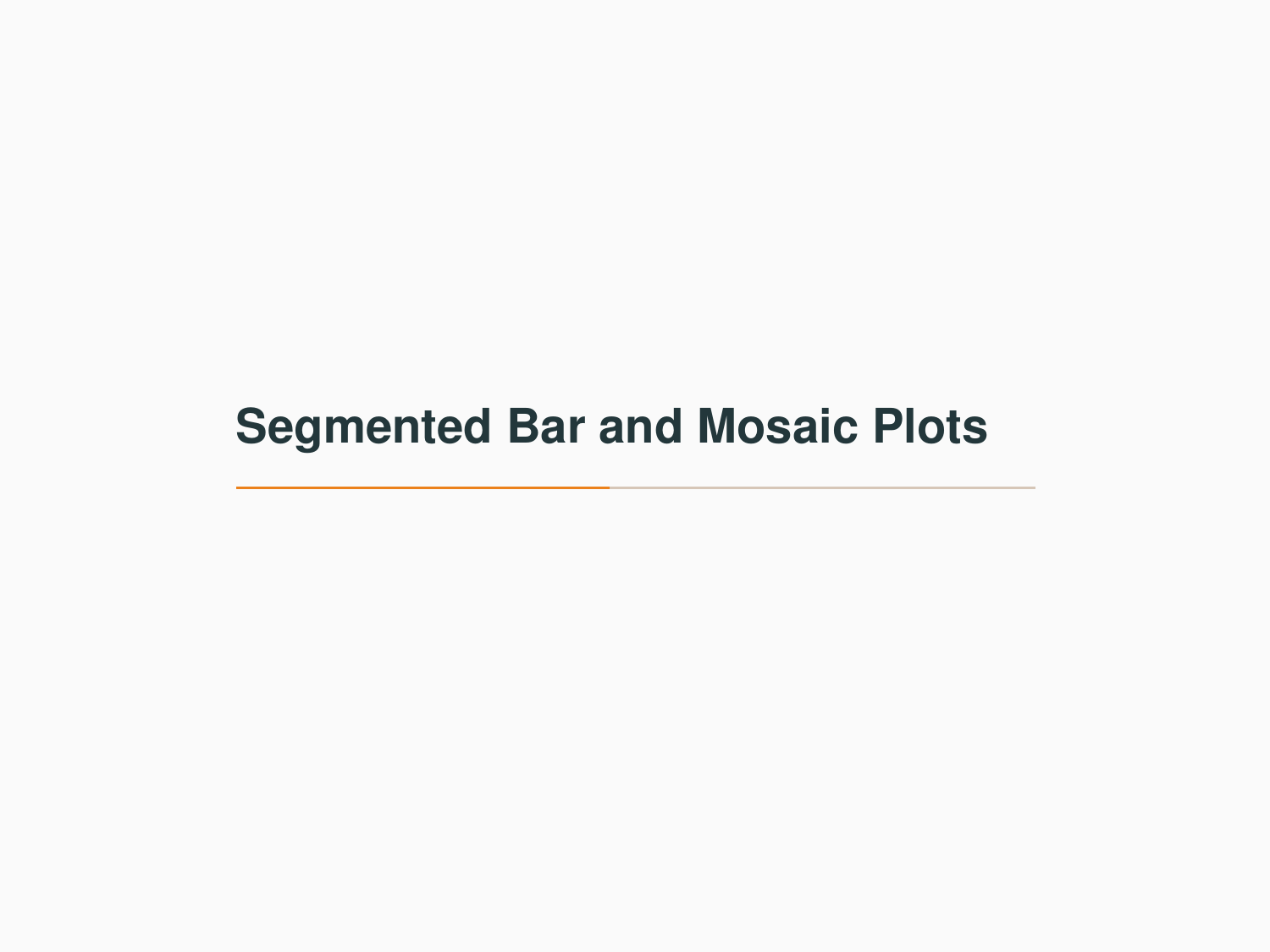# **Segmented Bar Plots**

|                 | Survived |     |       |  |
|-----------------|----------|-----|-------|--|
| Class           | No       | Yes | Total |  |
| 1st             | 122      | 203 | 325   |  |
| 2 <sub>nd</sub> | 167      | 118 | 285   |  |
| 3rd             | 528      | 178 | 706   |  |
| Crew            | 673      | 212 | 885   |  |
| Sum             | 1490     | 711 | 2201  |  |

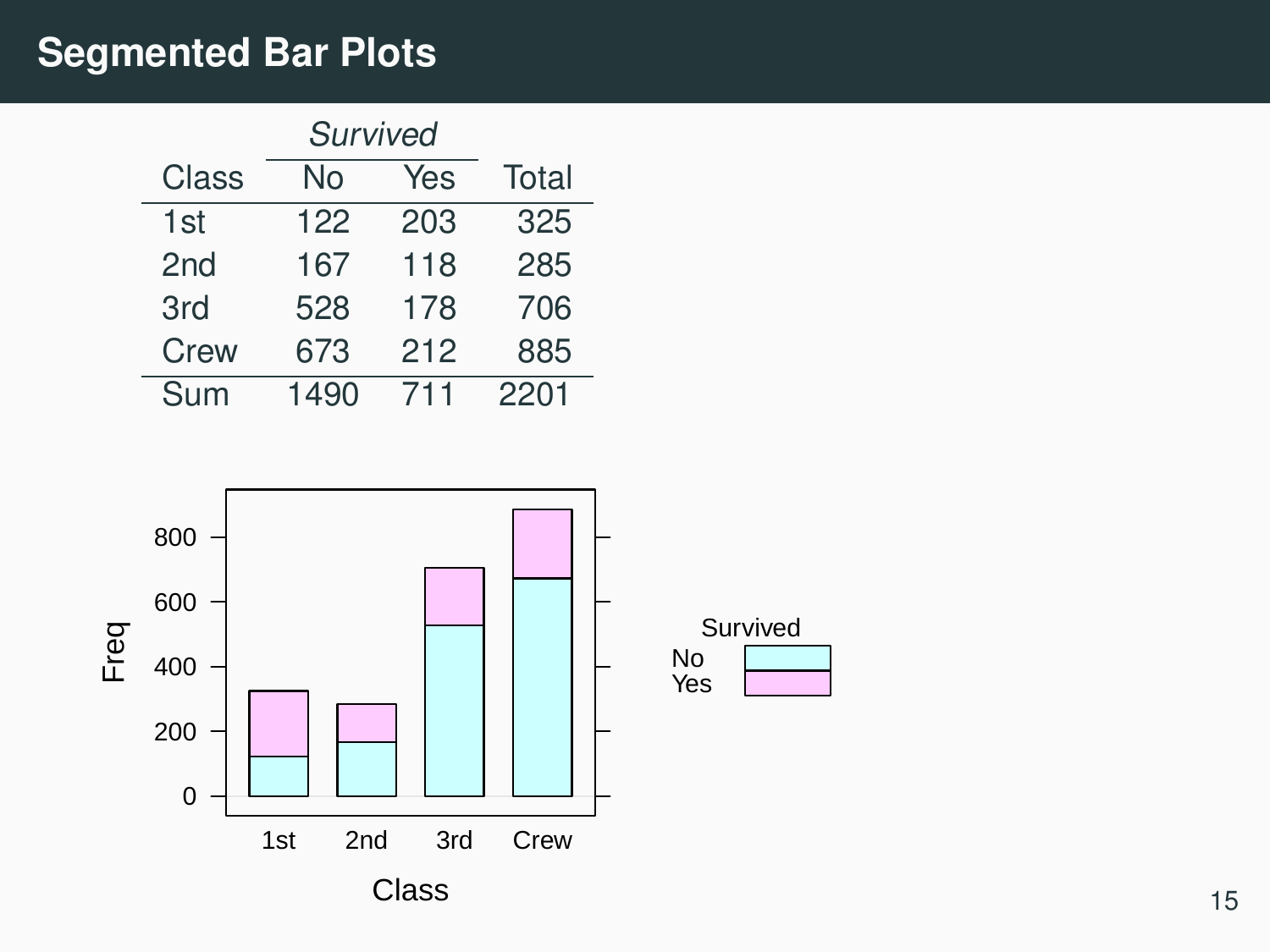#### **Standardized Segmented Bar Plots**



Standardized segmented bar plots are convenient for comparing row proportions, and determining whether the two variables are independent.

However, the information of row totals is lost after standardization.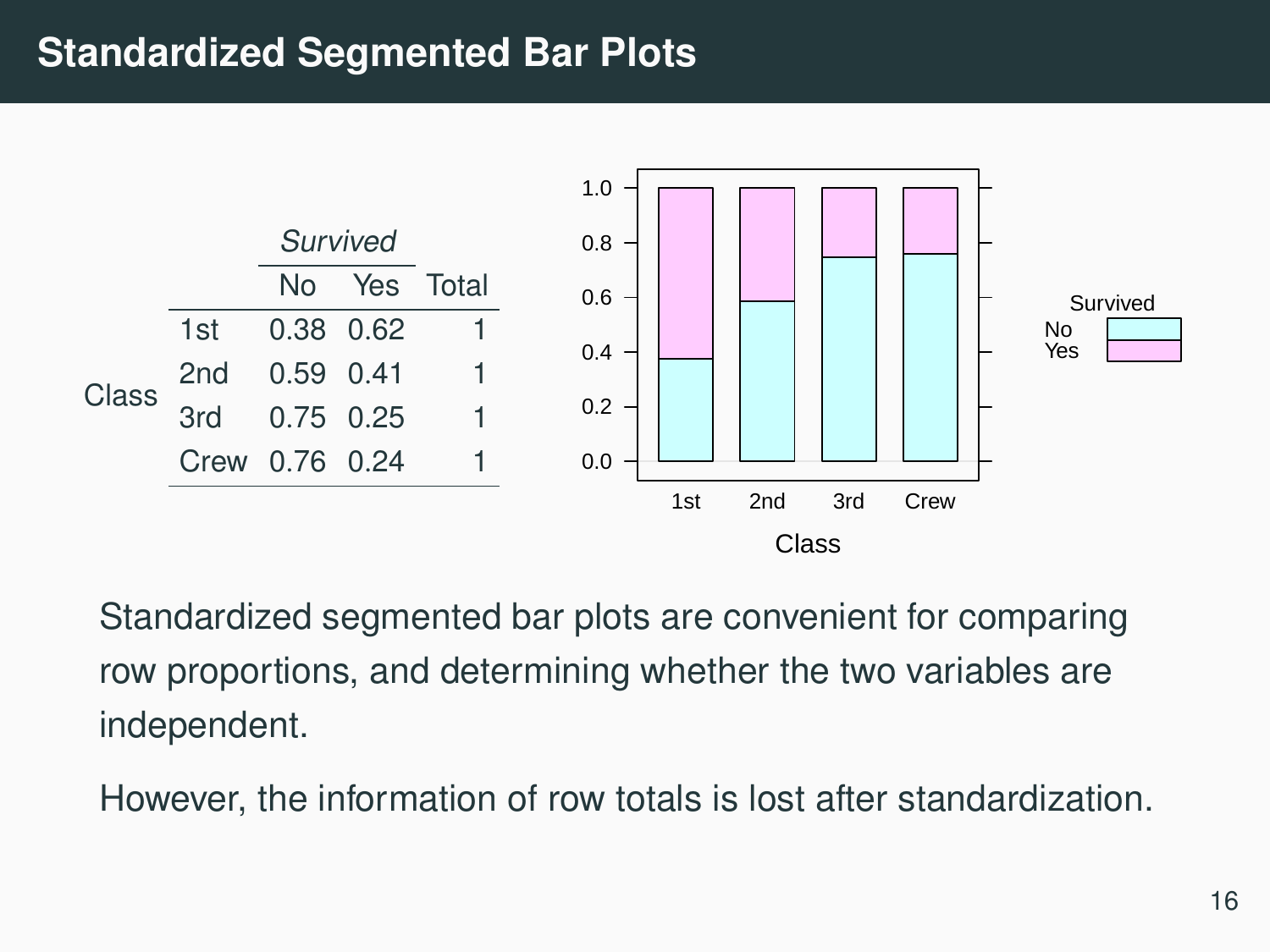#### **Mosaic Plots**

- $\bullet$  bar widths = row totals
- segment lengths within a bar  $=$  row proportions

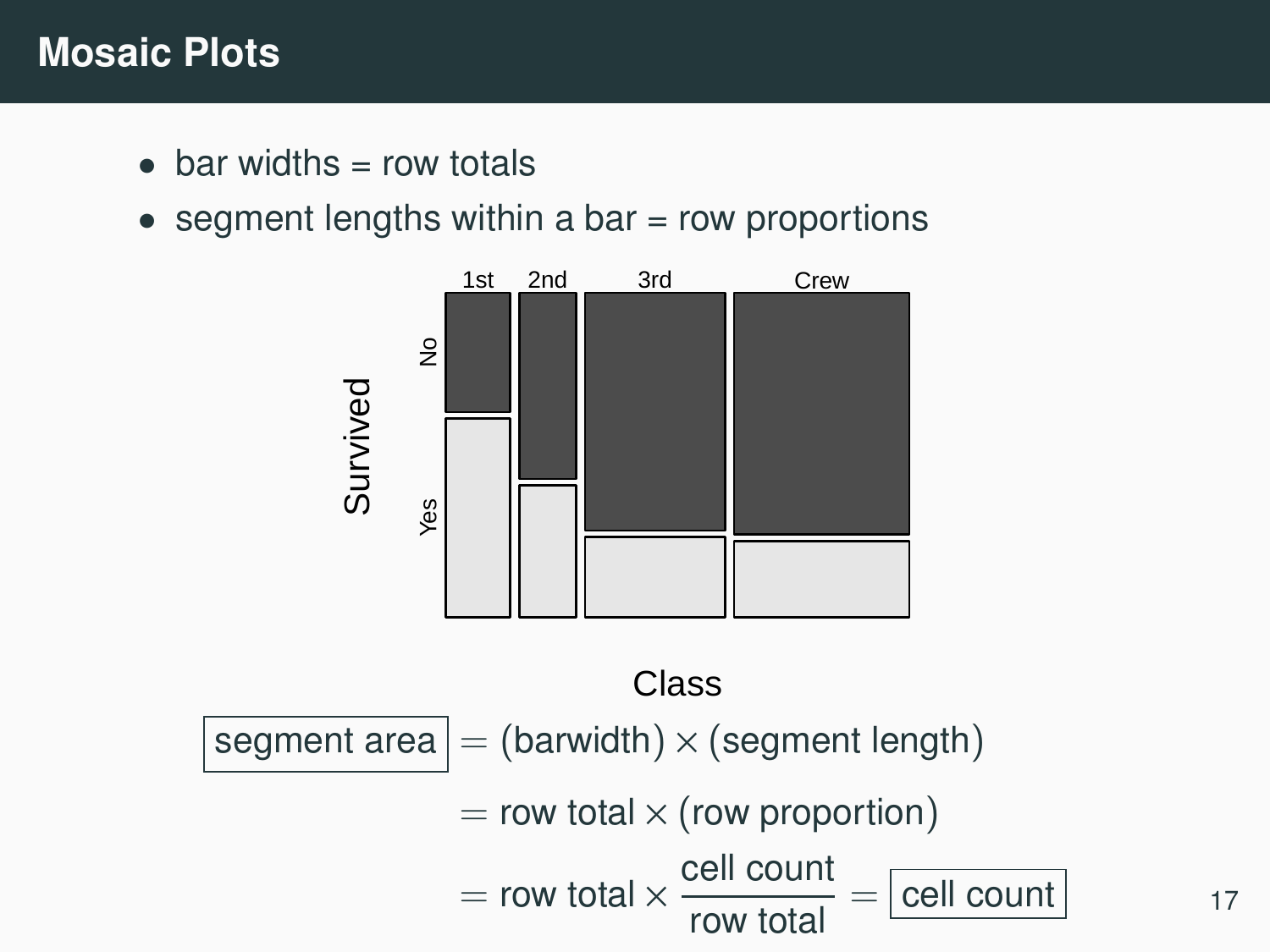The mosaic plot below shows the relationship between political party affiliation and views on whether it's better to raise taxes on the rich or on the poor for a random sample of registered voters taken nationally in 2015.

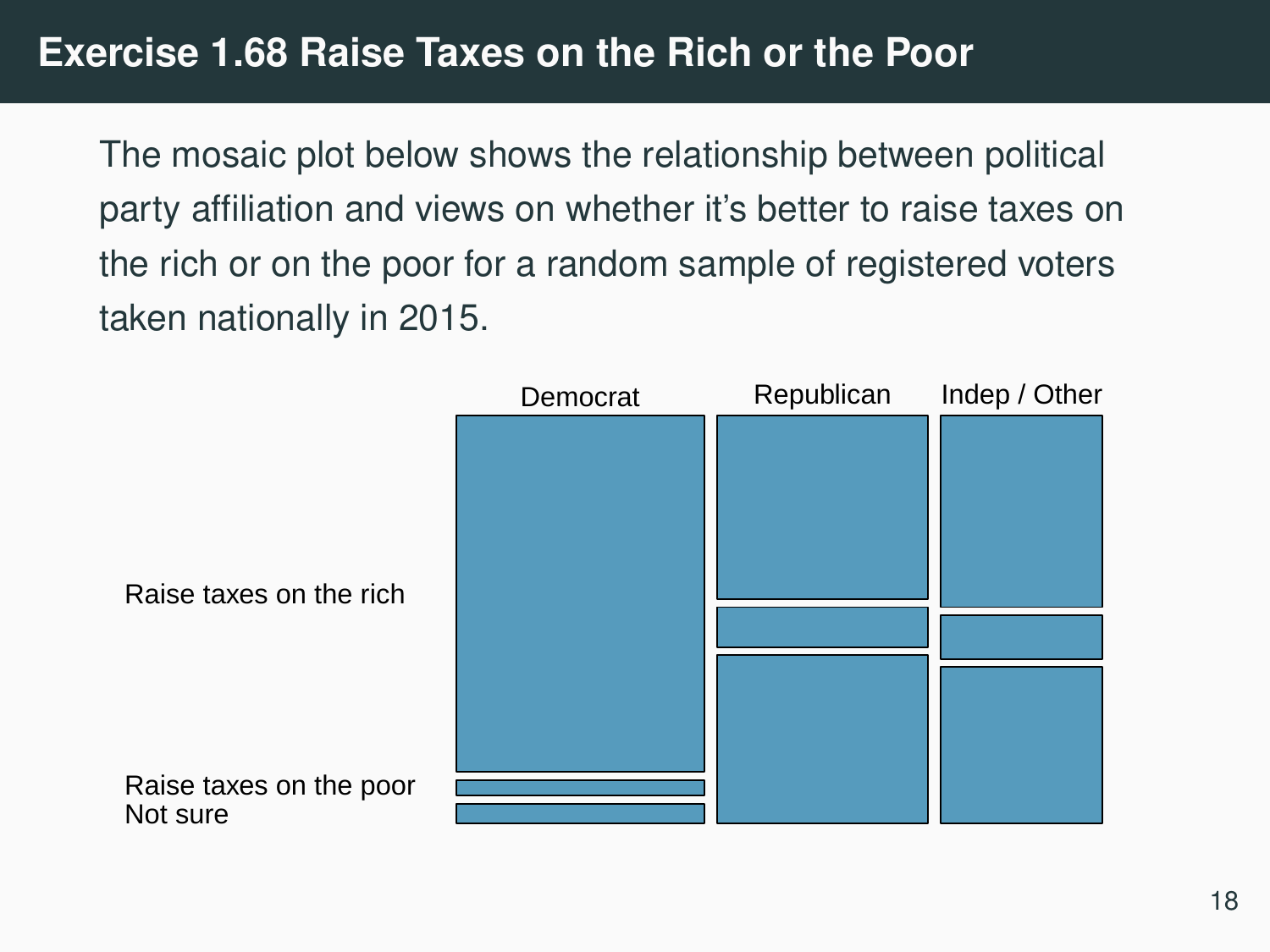

Which political party identification is least common in the sample, Democrats, Republicans, or Indep/Other?

Ans: Indep/Other.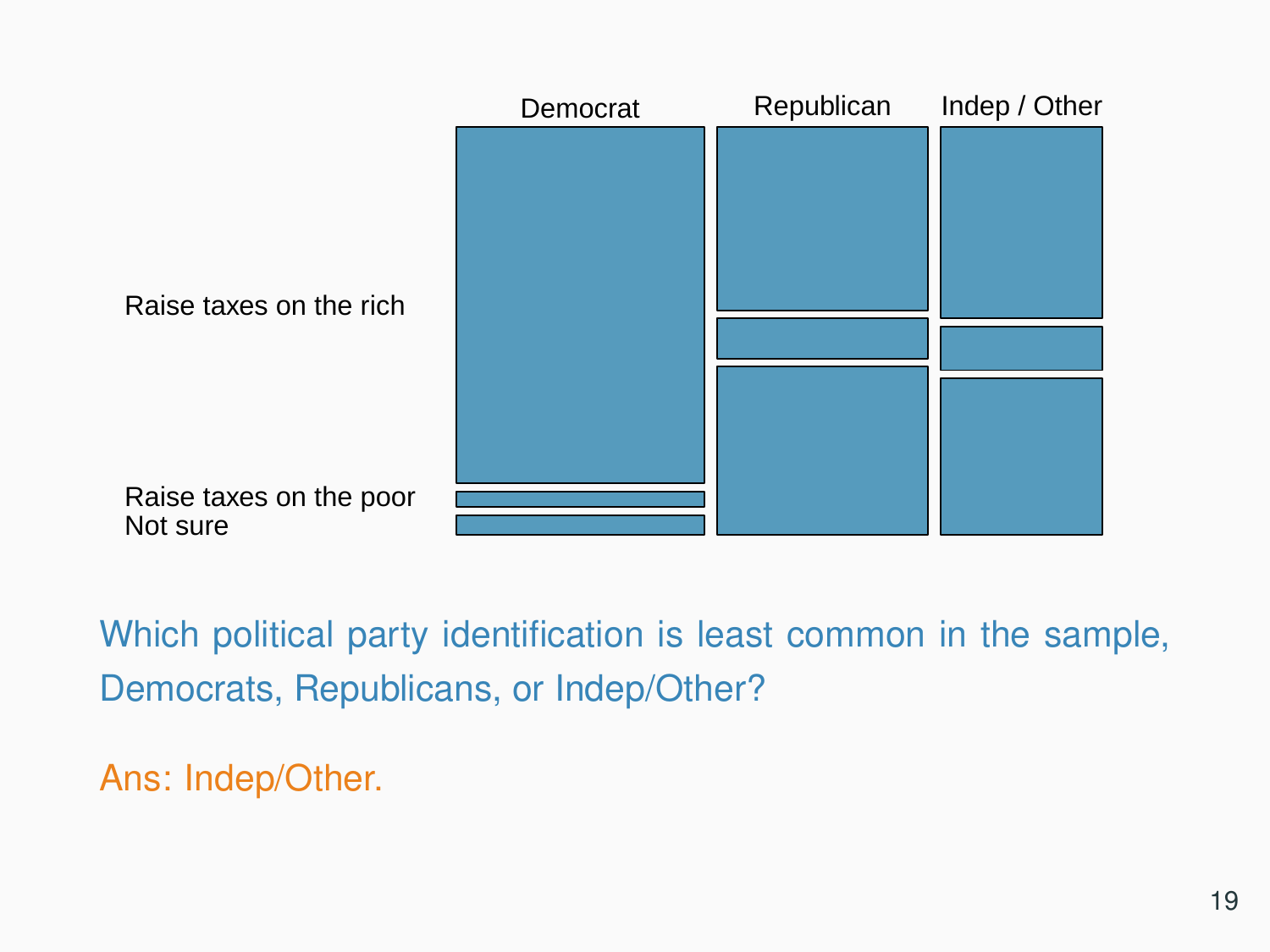

Based on this sample, which political party identification had the highest percentage supported raising taxes on the rich? Which had the lowest?

Ans: Democrats the highest, Republicans the lowest.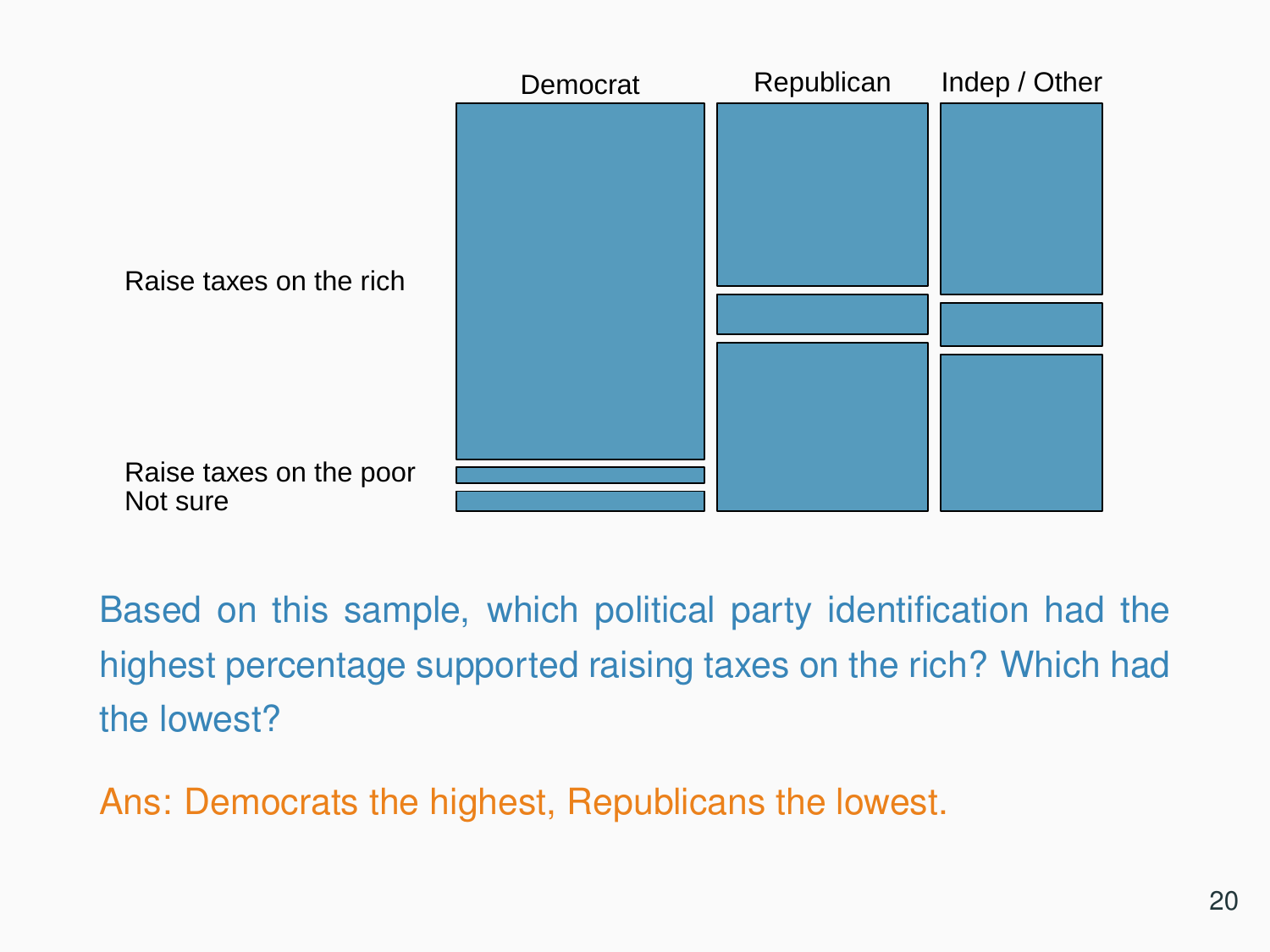

What percentage of Democrats (in this sample) supported raising taxes on the rich?

- (a) below 25%
- (b) between 25% and 50%
- (c) between 50% and 75%
- (d) over 75%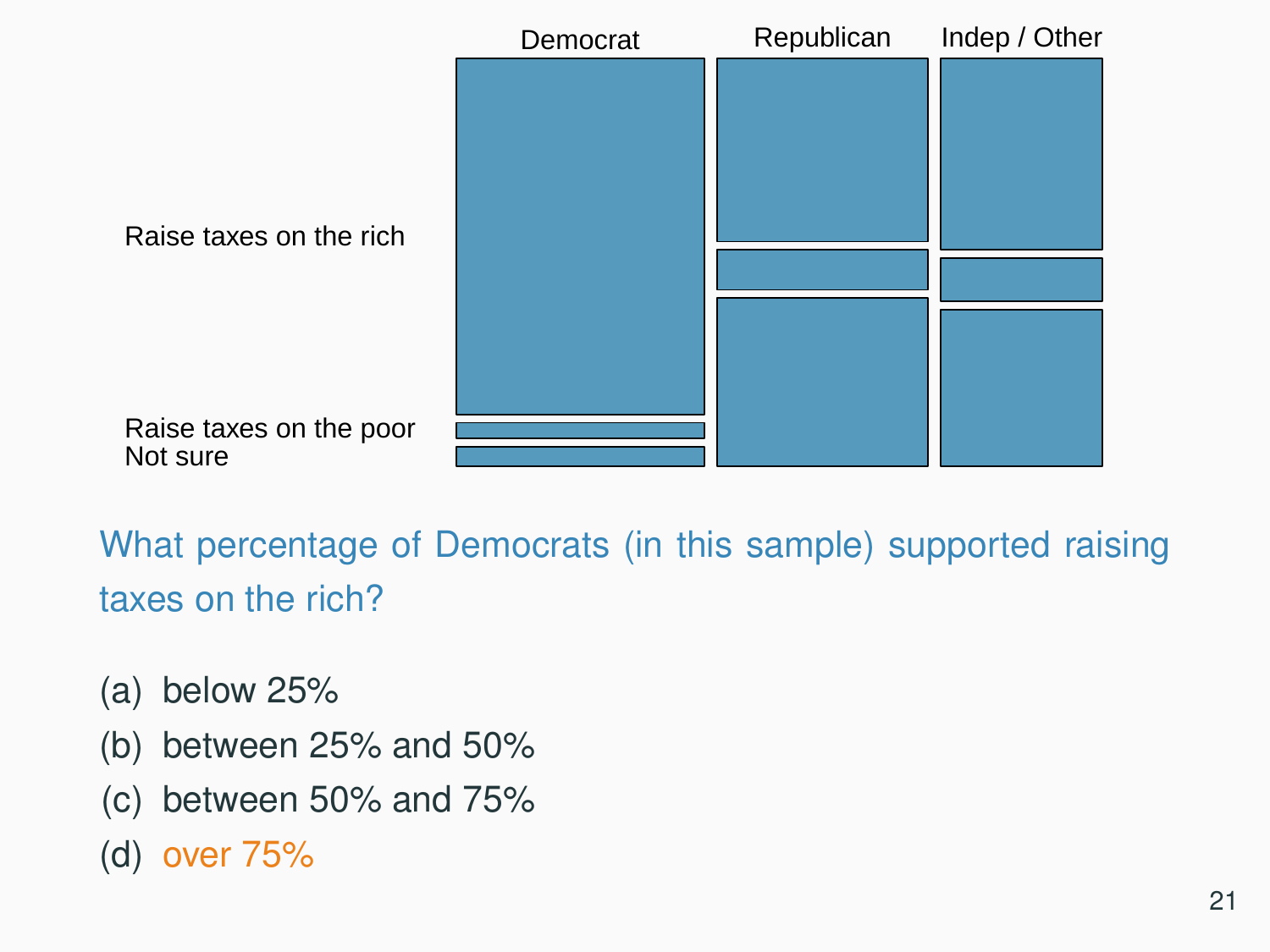

In this sample, which of the following groups contains the greatest number of subjects?

- (a) Democrats who supported raising taxes on the rich.
- (b) Democrats who supported raising taxes on the poor.
- (c) Republicans who supported raising taxes on the rich.
- (d) Republicans who supported raising taxes on the poor.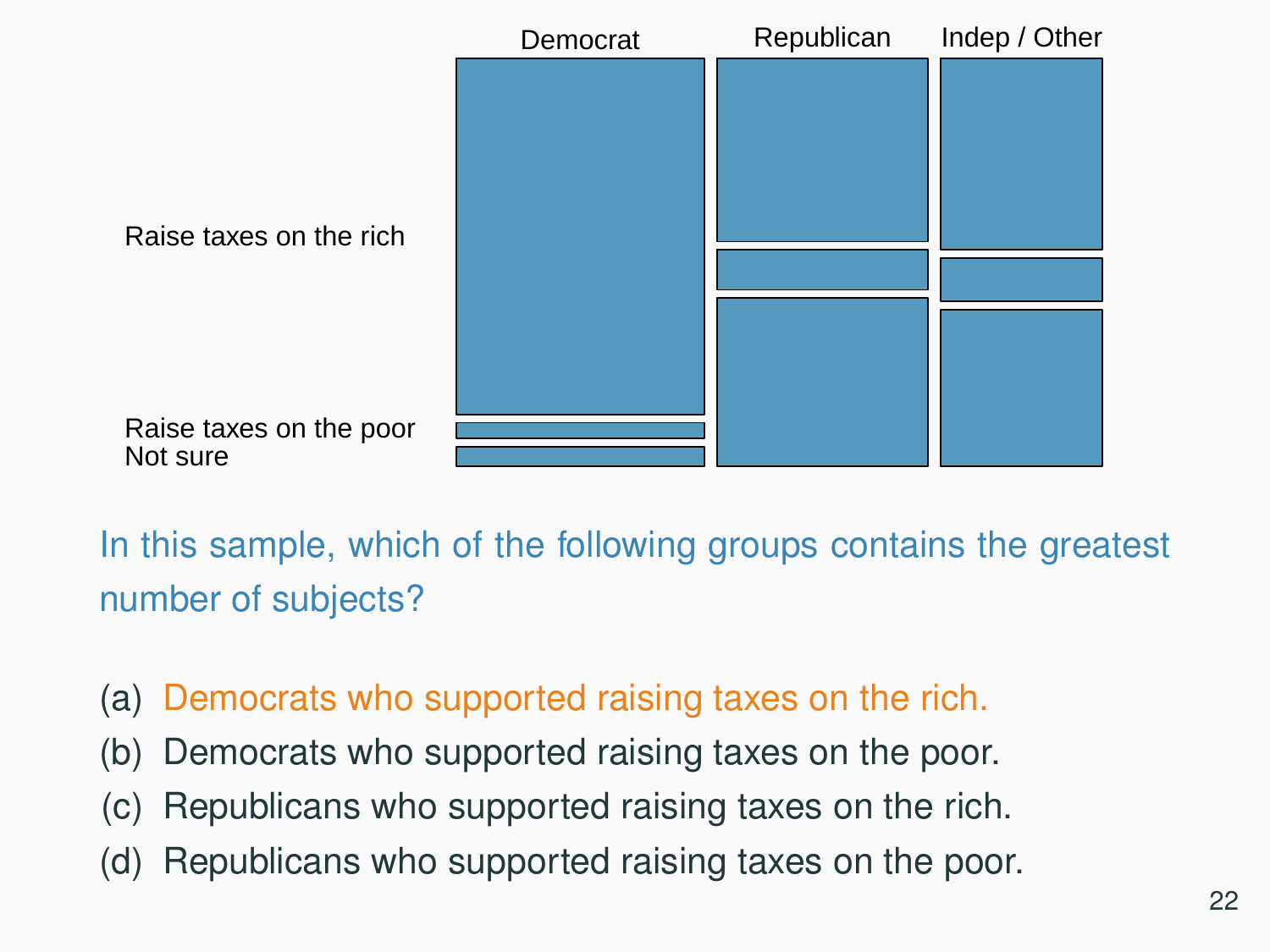

Based on the mosaic plot, do views on raising taxes and political affiliation appear to be independent?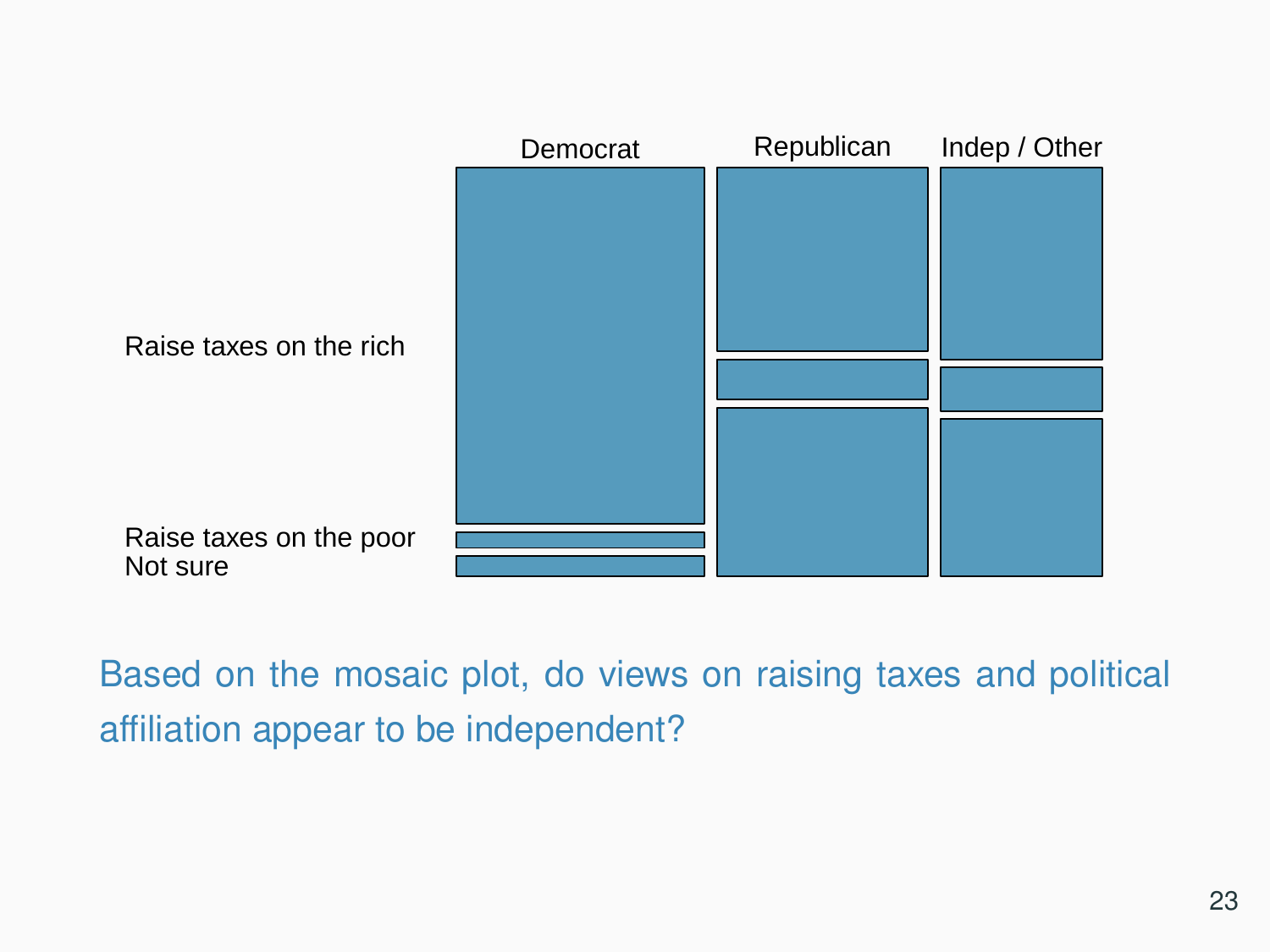Instead of looking at survival rates in the four classes, we can also look at the breakdown of the four classes among those who survived and among those who died.



Survived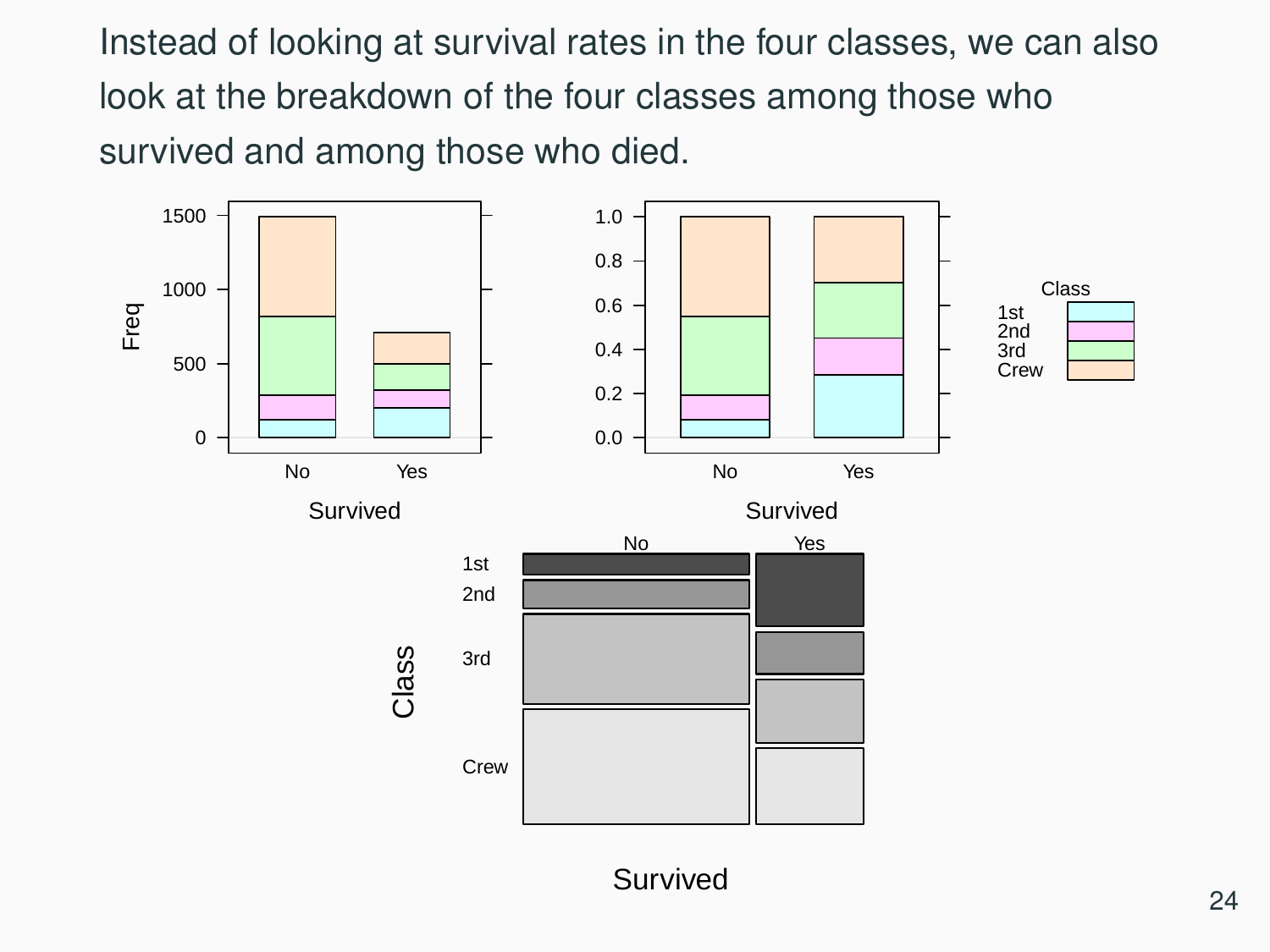- numerical v.s. numerical
	- scatterplots
- categorical v.s. categorical
	- contingency tables
	- segmented barplots, standardized segmented barplots, mosaic plot
- categorical v.s. numerical
	- side-by-side boxplots
	- histograms by group on the same horizontal axis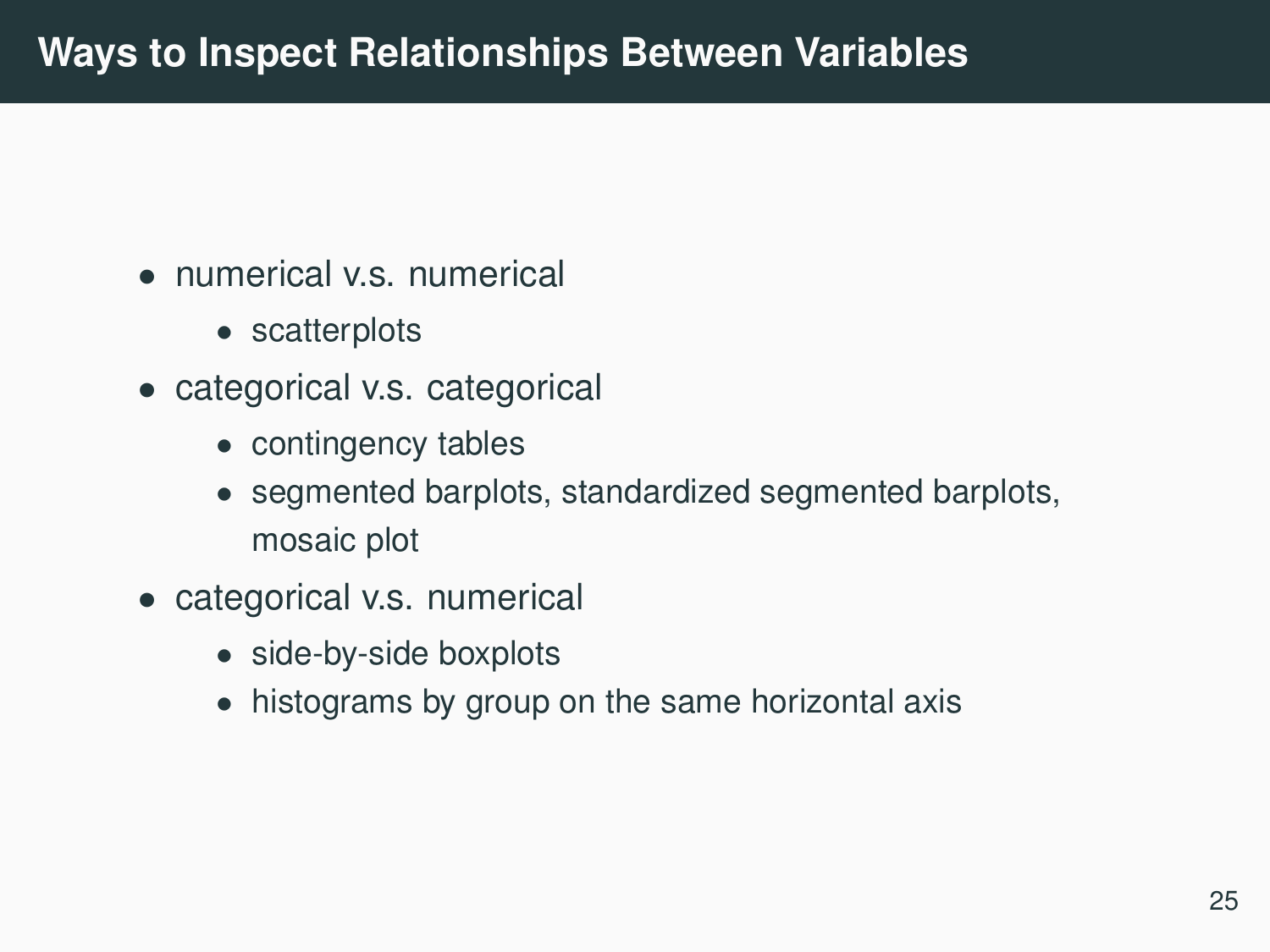Quality of Cut





Carat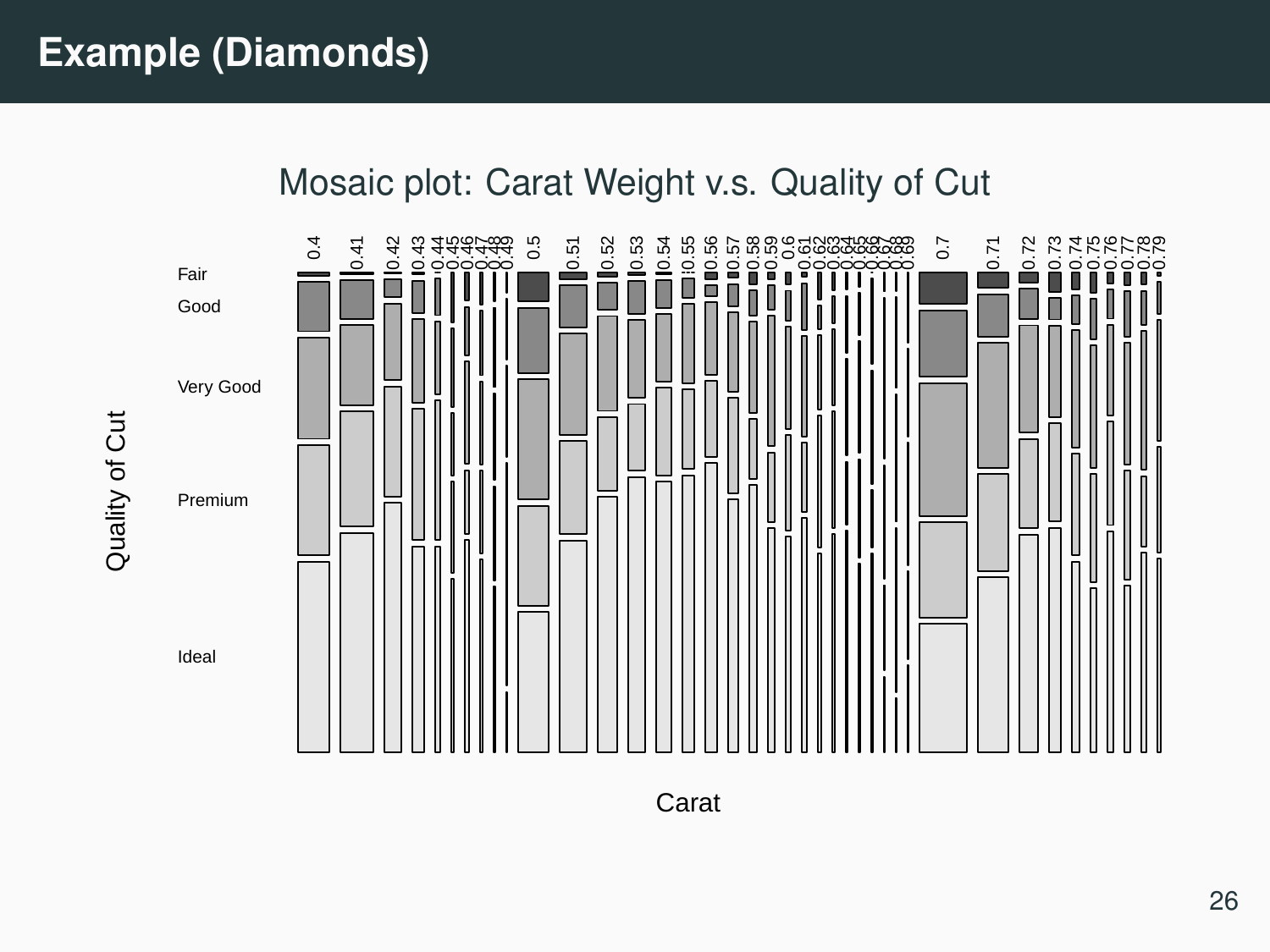

Carat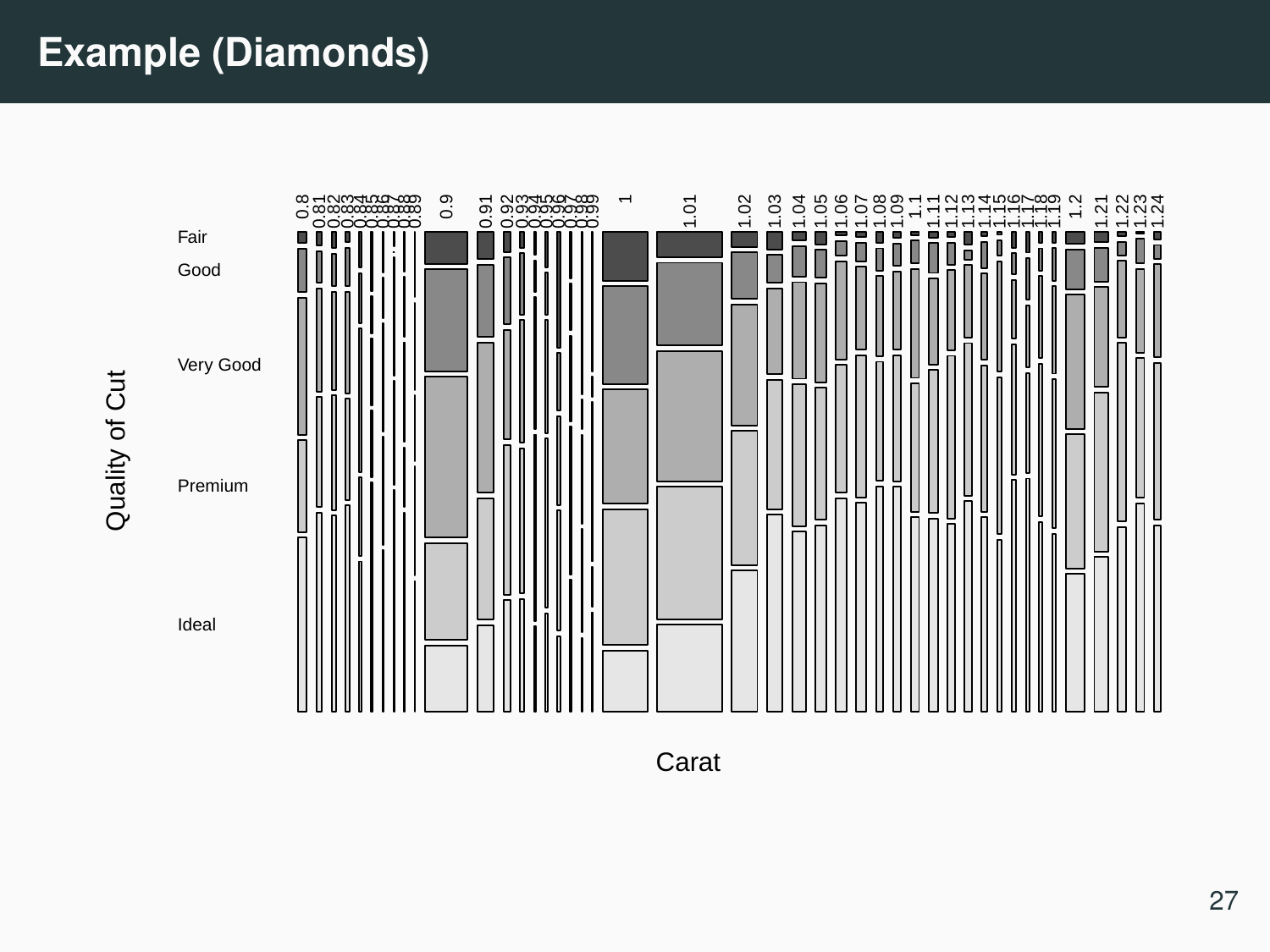

Carat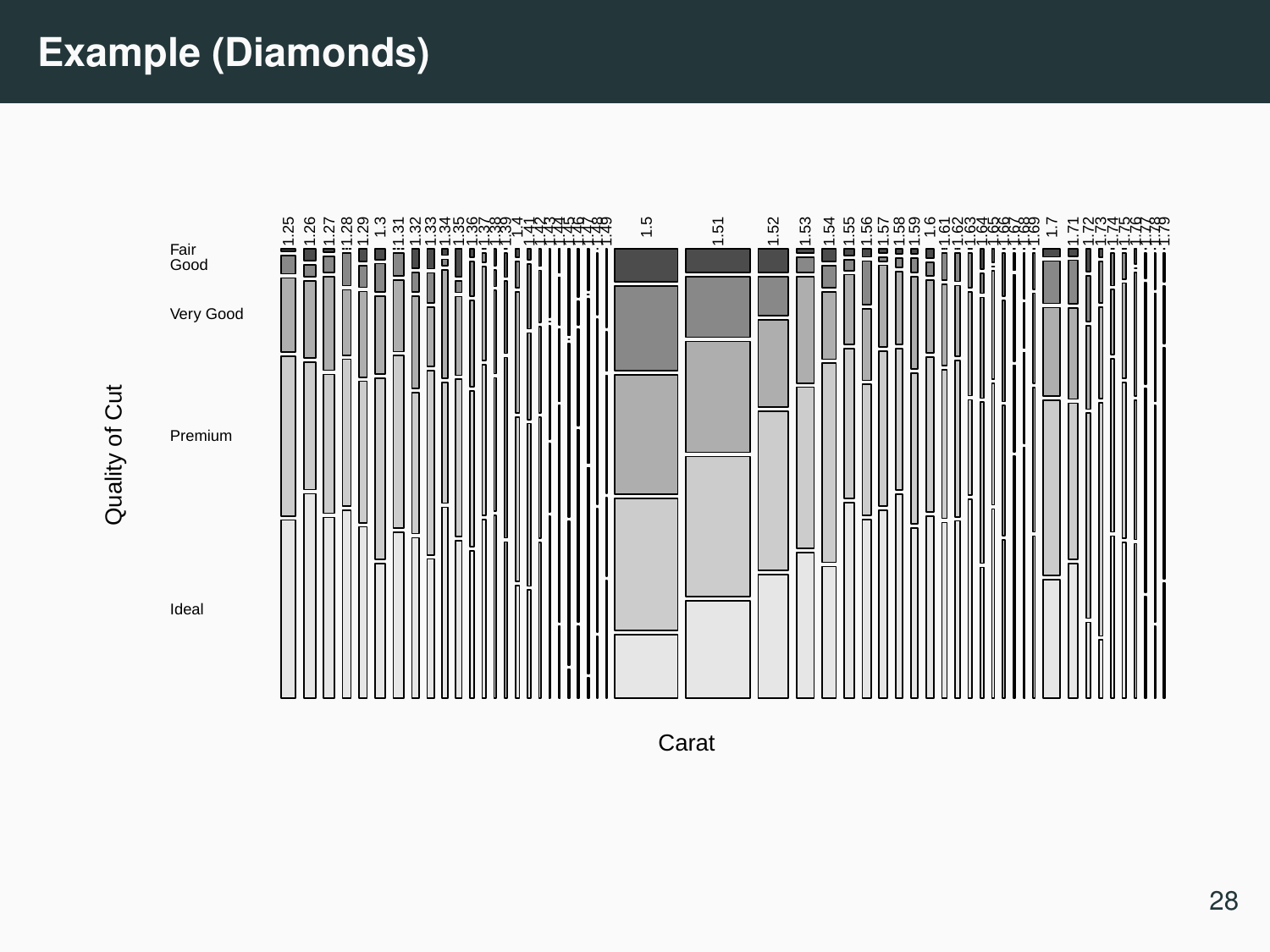Quality of Cut

Quality of Cut